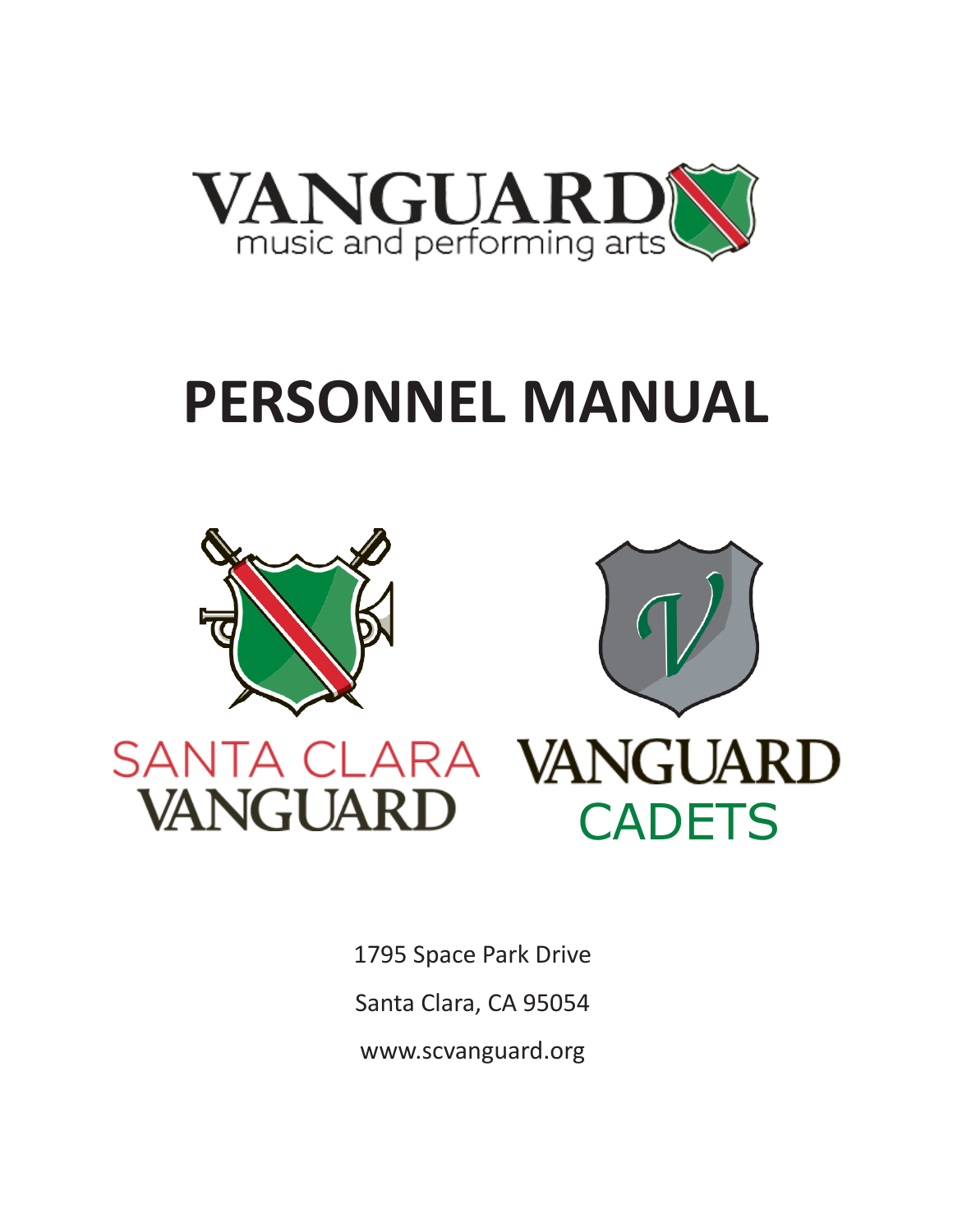# **TABLE OF CONTENTS**

**Section I: VMAPA [Overview](#page-2-0)** About [VMAPA](#page-2-1) VMAPA Fun Facts, History, and [Tradition](#page-3-0) Strategic Plan, Mission, and Values VMAPA Code of [Conduct](#page-4-0) Section II: [Prohibited](#page-5-0) Behaviors [Violence](#page-6-0) **[Harassment](#page-6-1)** Bullying and [Physical](#page-6-2) Assault **[Hazing](#page-6-3)** Drug, Alcohol, and Tobacco Use (Contraband) Racism, Sexism, and the LGBTQIA+ [Community](#page-7-0) **[Discrimination](#page-7-1)** Sexual [Harassment](#page-7-2) Sexual [Exploitation](#page-7-3) Sexual [Assault](#page-8-0) **[Grooming](#page-8-1) [Stalking](#page-8-2) [Fraternization](#page-8-3)** Media Misuse and Misrepresentation False [Reporting](#page-9-0) Section III: Preventative Strategies and Resources for Personal Harm [Whistleblower](#page-11-0) Protection [Background](#page-11-1) Checks 2:1 [Ratios](#page-12-0) Investigation Procedure Section IV: Program [Information](#page-13-0) Health, Safety, and [Wellness](#page-13-1) Food [Service](#page-13-2) [Accommodations](#page-14-0) [Prospective](#page-16-0) Member Specifics [Member](#page-17-0) Specifics **Staff [Specifics](#page-18-0)** Volunteer Specifics **Parent Specifics** 

Prop Plan, [Loading/Unloading,](#page-19-0) and Equipment Safety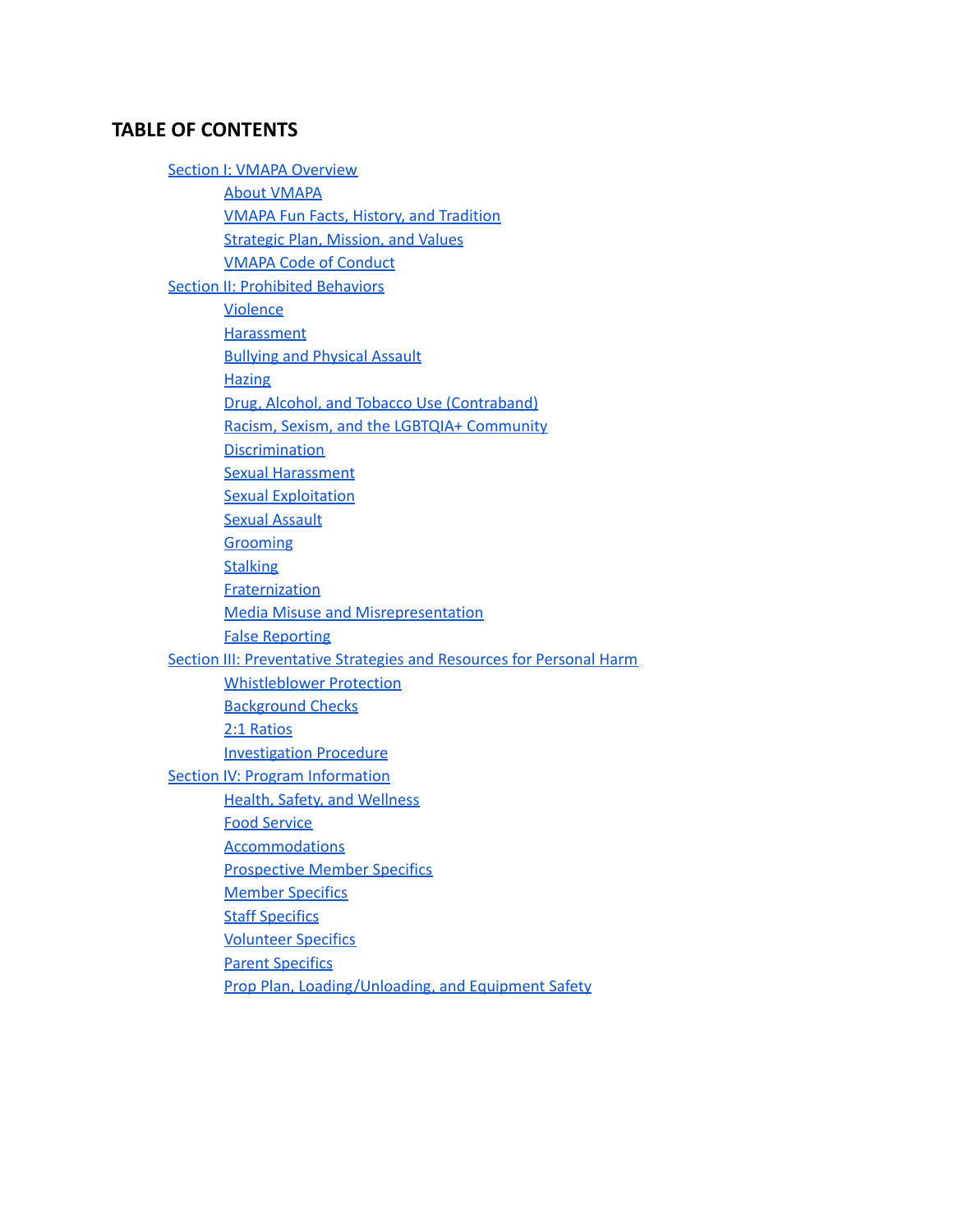# **SECTION I: VMAPA OVERVIEW**

#### <span id="page-2-1"></span><span id="page-2-0"></span>**About VMAPA**

**Vanguard Music and Performing Arts (VMAPA)** – VMAPA is a non-profit performing arts organization that sponsors a number of programs including the Santa Clara Vanguard and Vanguard Cadets.

**Santa Clara Vanguard Drum & Bugle Corps (SCV)** – The Santa Clara Vanguard was formed in 1967 in Santa Clara, California and is the flagship program of Vanguard Music and Performing Arts. SCV won its first championship title in 1970 at the American Legion Championships and went on to win the coveted Veterans of Foreign War Championships in 1971. In 1972, SCV became one of the founding members of Drum Corps International and has since won 7 DCI World Class Championship titles (1973, 1974, 1978, 1981, 1989, 1999, 2018.) SCV holds the distinction of being the only drum corps to make Finals every year since DCI was formed.

**Vanguard Cadets Drum & Bugle Corps (SCVC)** – The Vanguard Cadets were formed in 1971 in Santa Clara, California and compete in DCI's Open Class Division, primarily traveling throughout the state of California. SCVC has enjoyed great success throughout the years, having claimed six Open Class Championship titles (2000, 2008, 2013, 2015, 2017, 2018) and performed at DCI World Championships 16 times. The group has made it as far as DCI World Class Semifinals every year since 2011.

**Vanguard Alumni Association** – The Vanguard Alumni Association serves to create a fully inclusive network of alumni, acting with integrity and advocacy for the organization. As a group, these Alumni come together to support current members in a number of ways that include ordering member shirts, purchasing age-out gifts, and providing scholarships. Any and all former Vanguard program members are welcome to join the Vanguard Alumni Association after aging out!

#### **VMAPA Championship Titles**:

1970: American Legion Champions (SCV) – Portland, OR 1971: VFW Champions (SCV) – Dallas, TX 1973: DCI World Champions (SCV) – Whitewater, WI 1974: DCI World Champions (SCV) – Ithaca, NY 1978: DCI World Champions (SCV) – Denver, CO 1981: DCI World Champions (SCV) – Montreal, Quebec 1989: DCI World Champions (SCV) – Kansas City, KS 1999: DCI World Champions (SCV) – Madison, WI 2000: DCI Div. II Champions (SCVC) – College Park, MD 2008: DCI Open Champions (SCVC) – Bloomington, IN

2009: WGI World Guard Champions (SCVWG) – Dayton, OH 2011: WGI World Guard Champions (SCVWG) – Dayton, OH 2011: WGI Open Percussion Champions (VWP) – Dayton, OH 2013: DCI Open Champions (SCVC) – Michigan City, IN 2015: WGI World Guard Champions (SCVWG) – Dayton, OH 2015: DCI Open Champions (SCVC) – Michigan City, IN 2017: DCI Open Champions (SCVC) – Michigan City, IN 2018: DCI Open Champions (SCVC) – Michigan City, IN 2018: DCI World Champions (SCV) – Indianapolis, IN

[SCVanguard](https://linktr.ee/SCVanguard) Link Tree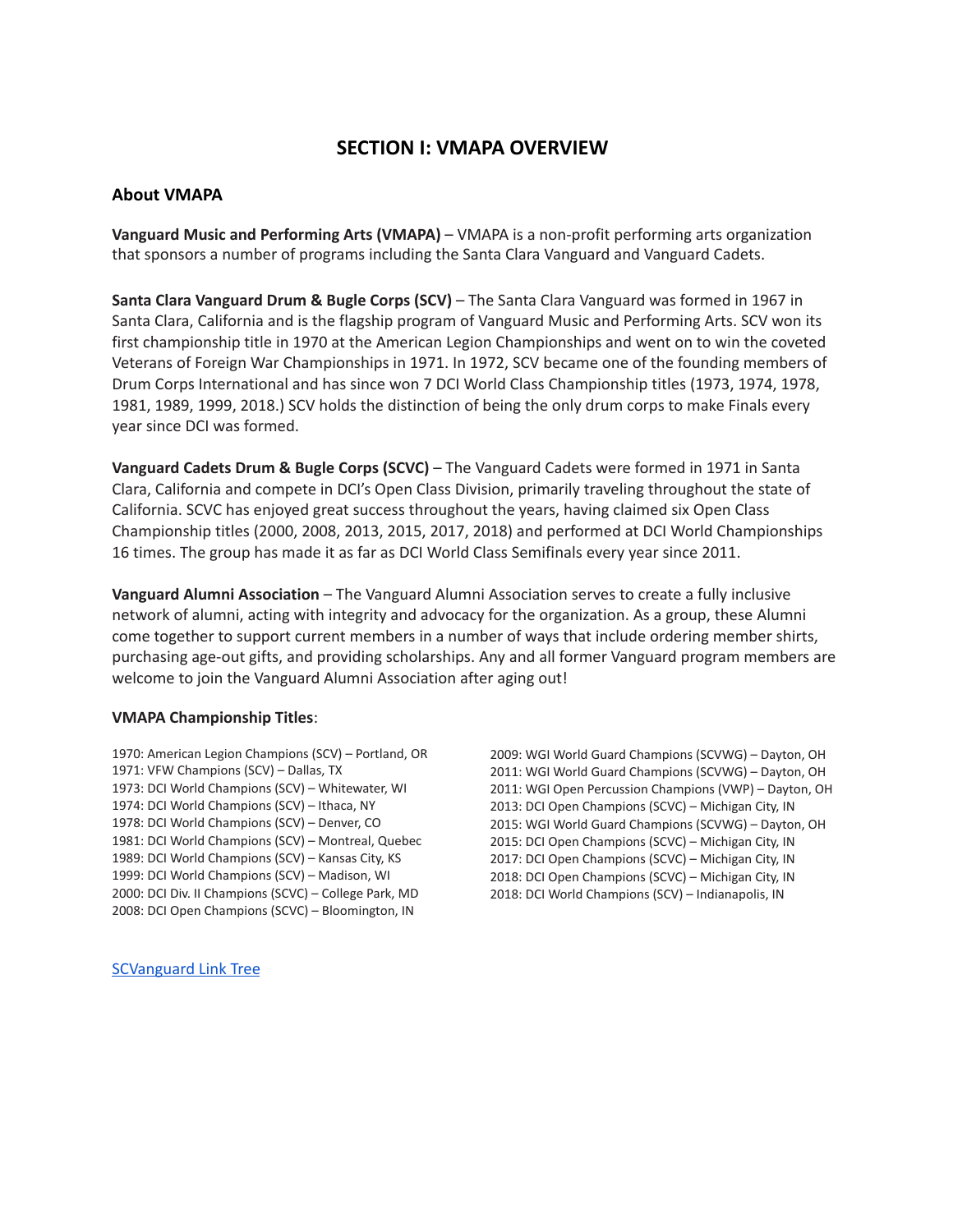# <span id="page-3-0"></span>**VMAPA Fun Facts, History, & Tradition**

- Vanguard is defined by Webster's Dictionary as "the foremost or leading position in a trend or movement" and "the foremost position in an army or fleet advancing into battle".
- The founder of the Santa Clara Vanguard was Mr. Gail M. Royer. He was the Corps Director from 1967 through 1992. He passed away on June 17th, 1993.
- Vanguard's corps song is Stephen Sondheim's Send in the Clowns from the musical "A Little Night Music." The corps first performed the song as part of their musical program in 1974, the year SCV won its second DCI World Championship. In that year, Clowns was performed at a quicker tempo with both the hornline and drumline. The snare parts were written with a rimshot played at the height of the piece. In honor of this memory, all of the Alumni Corps have found a way to incorporate the rimshot when they perform Clowns.
- The organization has historically been visually distinctive by the wearing of an Aussie hat as part of the uniform. The origin of the Aussie is from the Australian Army who pushed up the side of the brim so their rifles could be carried. Vanguard is known for the large red or white feather worn on the Aussie. The feather was moved down when worn with the uniform, until the corps was ready to take the field. Prior to stepping onto the field, the drum major would call "Feathers Up! Mark time in your best, step off." and the corps would turn their feathers to stand straight up, which signified a readiness to perform. The Aussie hat became a symbol of pride, which was carried and worn by members with respect and pride.
- The Vanguard Star is an eight-pointed star that has been the SCV symbol since 1972. The stars are given to members at the end of the season, kept as mementos, and placed on the corps jacket upon graduating from the corps. Similarly, the Vanguard Cadets' Shield is given to SCVC brass, percussion, and color guard members during their season.
- "Amana" is the beloved traveling food truck that has served members of the Santa Clara Vanguard for many years. The current "Amana" is actually the 3rd edition to travel with the drum corps, and the current Amana was newly added to the fleet for the 2019 season. Our food truck first earned this nickname because of the Amana brand appliances it came equipped with.
- The Vanguard Business Office is located at 1795 Space Park Drive in Santa Clara the heart of Silicon Valley. This facility includes a complete Bingo Hall, administrative office, equipment storage, merchandise and uniform storage, a music rehearsal room, and a dance studio. The Vanguard Office is dedicated in memoriam to Mr. James Edwards, who helped establish the Vanguard Bingo operation.
- Other Vanguard traditions include the Bottle Dance, The Vanguard Yell, The Vanguard Walk (formerly known as God Walking), Vanguard's Cymbal "V", and the Green Feather formerly worn in the Aussie, hair, or behind the star by age outs of the Vanguard for their final performance that is now ceremonially given to age outs though aussies are no longer worn.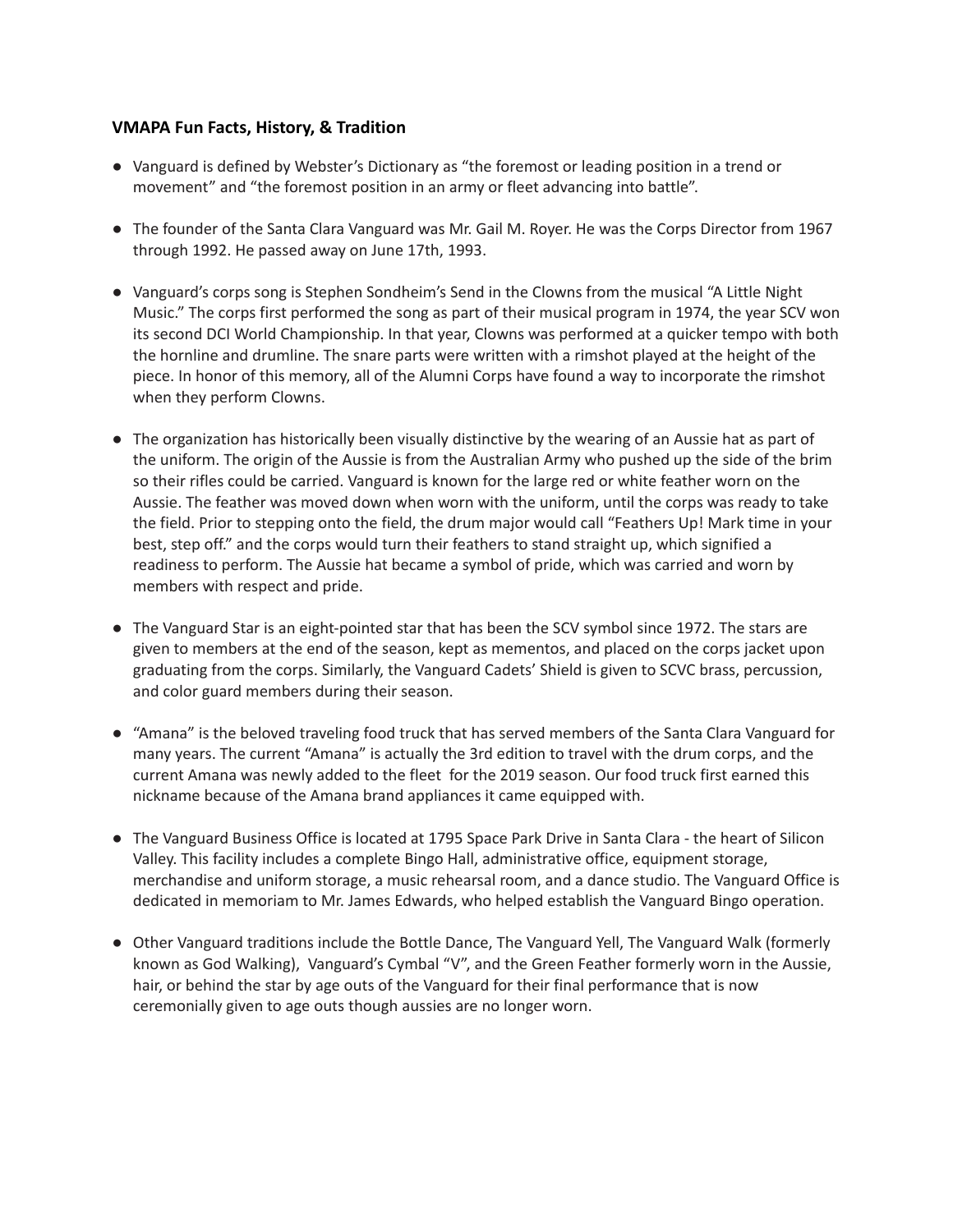# **Strategic Plan, Mission, & Values**

#### **Strategic Plan**

View our [Strategic](https://indd.adobe.com/view/d27131fd-6e7a-40a1-bae8-be460b1c651b) Plan.

#### **Mission**

To inspire communities and enrich lives by increasing opportunities for participation, education, and excellence in the performing arts.

#### **Vision**

We envision a world in which everyone has access to valuable life-transforming experiences through performing arts.

#### **Values**

- 1) Integrity: We conduct business and personal interactions to the highest standards of ethics, class, stewardship, and trust both internally and externally.
- 2) Passion: We do the work we do in concert with, and inspired by, the enthusiasm and excitement of our incredible performing groups.
- 3) Future Focus: We seek training and development, assume greater responsibility, and forge forward untethered by the practices of our past.
- 4) Personal Responsibility: We achieve results and accept accountability for the betterment of the organization while exercising humility and defining success both individually and collectively.
- 5) Excellence: We strive to be the best in all aspects of our organization.
- 6) Respect: We demonstrate a high regard for others and value the healthy exchange of ideas and opinions while interpersonally appropriate and aware.
- 7) Communication: We communicate in a positive, honest, and productive manner within the organization and stakeholders. We communicate easy and difficult information with dignity and focus on the betterment of our organization.
- 8) Positivity: We strive for a culture that lifts each other up, focuses on strengths, and addresses challenges in a collaborative, growth oriented, and universally enriching approach.
- 9) Community: We engage in our community in Santa Clara and beyond by developing relationships, being of service, and working in partnership with our neighbors on mutually beneficial projects.
- <span id="page-4-0"></span>10) Belonging: We actively work to create a diverse and inclusive space that creates safety and equal ground for the success of all participants in the performing arts.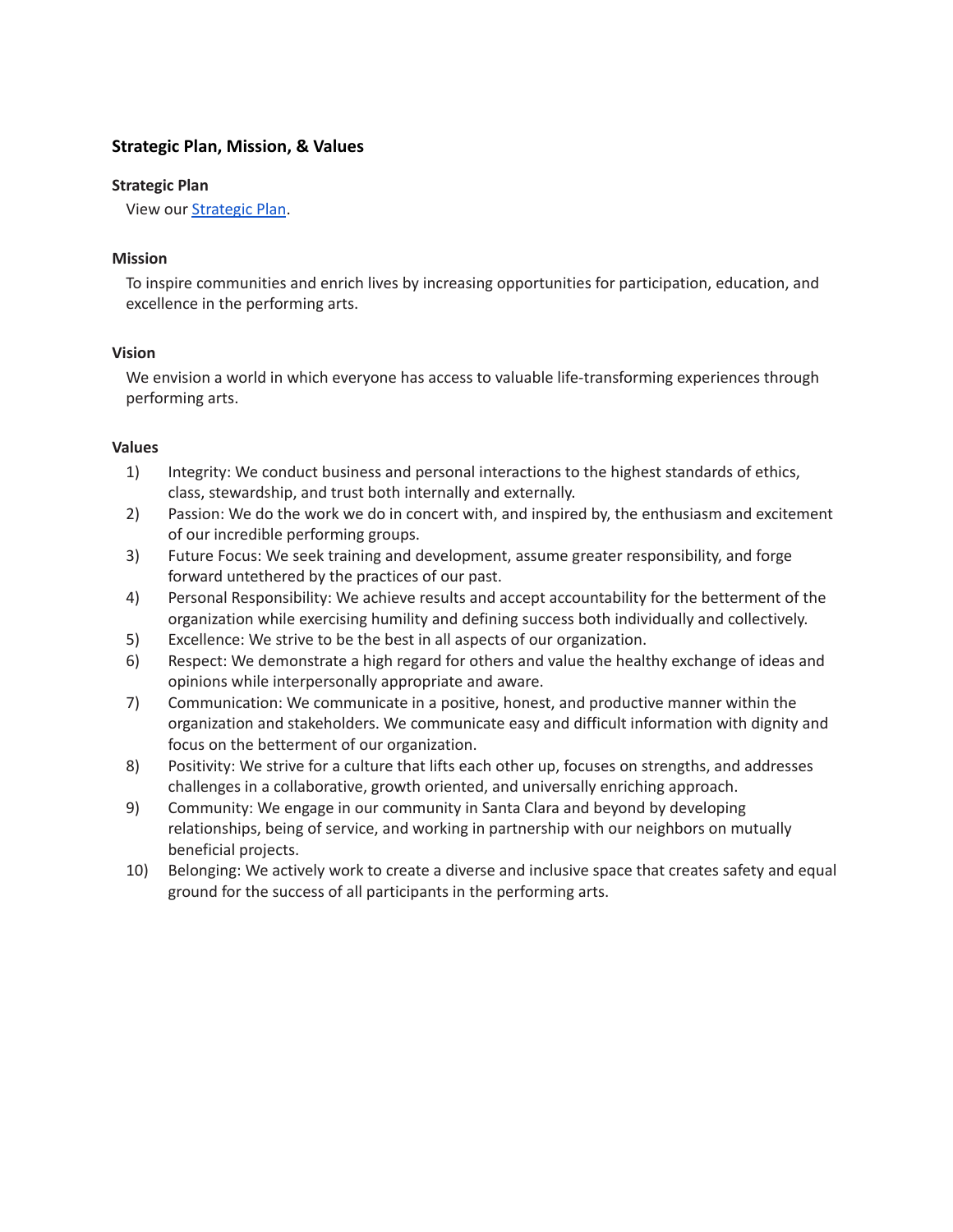# **VMAPA Code of Conduct**

- Be on time, prepared, and be informed. Communicate absences from required events at least 2 weeks in advance. A required event can include camps, virtual meetings, any date for spring training and summer tour, performances, and more. Read provided information carefully, utilize all resources available, and questions are welcome when you need more clarification.
- Excessive swearing and abusive language is not acceptable. Rehearse and perform professionally. You have the right to expect the same professionalism from all Vanguard stakeholders, including members, instructional staff, volunteers, Executive Leadership, Board of Directors, and alumni.
- You are a role model. It is your responsibility to remember that at all times. This role model responsibility applies to how you conduct yourself at all times. : in rehearsal, on the performance field, off the field, social media, at school, at work, and when you're alone.
- Treat others as you would like to be treated. Respect the personal needs and requests of others. This awareness should apply at all times; including rehearsals, mealtimes, sleeping areas, the bus, social media, texting and direct messaging apps, etc.
- Set high standards for yourself. Ensure that you know, understand, and execute the expectations set forward.
- Take care of and respect your uniform, your equipment, and your rehearsal/housing facilities.
- Additional non-uniform articles of clothing (baseball caps, watches, jewelry, headbands, etc) should never be worn while in uniform or costume, or in the preparation stages of wearing the same.
- *•* Any tattoos must not be visible outside of the uniform or costume. *(Subject to change based on show design.)*
- *•* Haircuts and facial hair/sideburns will be one natural color and have a uniform appearance from member to member in a manner that will be explained at a camp previous to the summer. *(Subject to change based on show design.)*
- While affiliated with VMAPA, you are always considered to be in the public eye and are thus not permitted to espouse or promote political causes or movements that conflict with the core values and mission of the VMAPA organization while appearing as a member of the VMAPA organization in rehearsal or performance. You are also expected to refrain from the public promotion of drug and alcohol use and sexual innuendo. You are not to promote any corporation that conflicts with a current VMAPA relationship, partnership, or sponsorship (such as wearing a Zildjian/Pearl/FJM shirt to rehearsal.) Violations will be grounds for disciplinary action up to and including termination of your contract.
- Treat all members of VMAPA programs, instructional staff, support staff, drivers, volunteers, board members, other groups, parents, and fans with respect. They will respond to you much more positively. If you have concerns with someone, please advise the Corps Director for further support or action.
- <span id="page-5-0"></span>• You represent the Vanguard Music and Performing Arts organization at all times. It does not matter where you are – rehearsal, performance, social media, messaging apps, school, work, home, etc. What you say and write as a member of Vanguard will be viewed as the opinion and philosophy of the organization. If someone knows you are affiliated with VMAPA then you are representing the entire organization. Make all of your actions happen with pride, class, and integrity!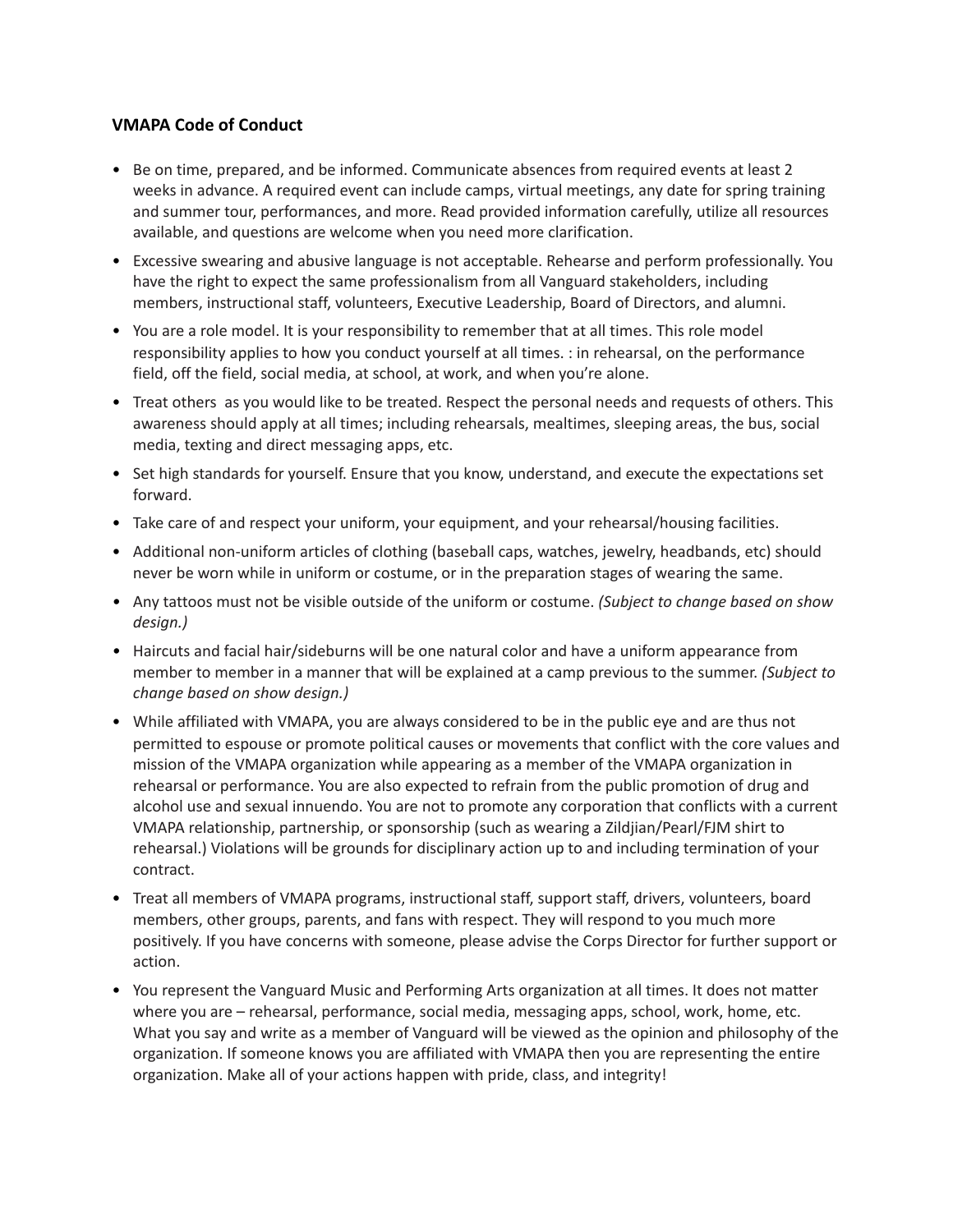# **SECTION II: PROHIBITED BEHAVIORS**

# **Prohibited Behaviors, as follows, should be reported and can result in investigation, the need for appropriate amends to be made, or dismissal depending on the evidence & severity of the offense.**

#### <span id="page-6-0"></span>**Weapons**

VMAPA bans the possession of weapons for members, volunteers, staff, or visitors while present at VMAPA related activities. A weapon is defined as anything that is designed to be used to inflict physical harm on another person or their property, such as guns, brass knuckles, throwing stars, tasers, mace, etc. or any facsimile of these types of items. Likewise, items designed for another purpose may not be used to harm, intimidate, or endanger others.

#### <span id="page-6-1"></span>**Harassment**

Harassment is defined as communication or behavior that mocks, demeans, puts down, disparages, defames, or ridicules a corps member, staff member, or volunteer. Threats and intimidation are also forms of harassment and bullying. Harassment may also include offensive jokes, name-calling, offensive nicknames, and offensive pictures or objects.

# <span id="page-6-2"></span>**Bullying & Physical Assault**

Bullying can be categorized as verbal, social, or physical bullying. Verbal bullying includes gender/ethnic/cultural slurs and teasing, insulting, name-calling, and taunting. Social bullying includes purposeful exclusion, attempts to damage a person's reputation, spreading rumors or gossiping about someone, or intentionally embarrassing someone. Physical bullying is engaging, or threatening to engage in, behavior that poses an immediate danger to the life, health, welfare, safety, or property of any other individual. In many cases, physical bullying is also considered physical assault. Coercive bullying is a controlling behavior that makes a victim dependent on the harasser via isolation, emotional abuse, economic abuse, intimidation, and threats. The victim usually ends up in a state of emotional paralysis and fear of what may happen if they do something that will displease the abuser/harasser.Physical assault includes hitting, kicking, pinching, spitting, pushing, or tripping. Making rude hand gestures toward someone can also be considered physical bullying. Taking someone's personal possessions can be considered physical bullying or theft. Unwelcome pranks can be considered bullying.

#### <span id="page-6-3"></span>**Hazing**

Hazing is defined as the imposition of strenuous, humiliating, and sometimes dangerous initiation rituals on those seeking membership or inclusion in an organization.

# **Drug, Alcohol, & Tobacco Use (Contraband)**

Illegal substances, whether by federal or state law, or the possession of substances regulated by laws related to age restrictions are prohibited for performing members, staff, and volunteers of VMAPA. Performers are expected to refrain from use of all substances, including vapes, for the entirety of the tour. Staff and volunteers are expected to abide by regulations posted on school grounds and to refrain from the use of legal substances in the presence of performers.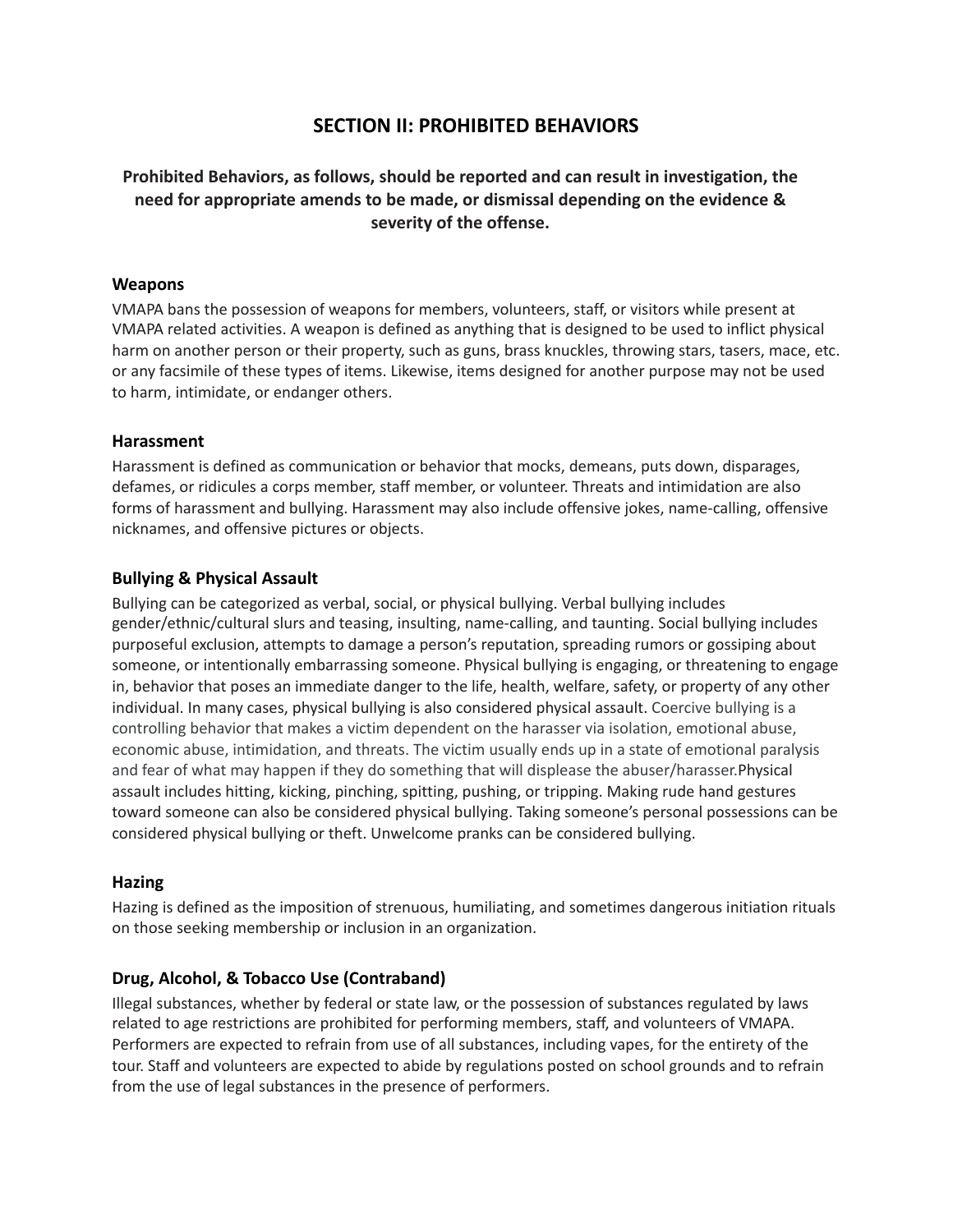# <span id="page-7-0"></span>**Racism, Sexism, & The LGBTQIA+ Community**

Racism and sexism refer to personal interactions, institutional practices or policies, and systemic issues within the marching arts that cause harm to people of color, women, non-binary or transgendered individuals, or people with non-heterosexual identities. Members, staff, and volunteers are protected by the organization from interpersonal harm in these areas. The organization is committed to continued growth and change institutionally in these areas. The organization will advocate within the marching arts as a whole for improvements in all organizations in these areas. VMAPA's stance is one of antiracism, antisexism, and in support of LGBTQIA+ communities. VMAPA will work with volunteers, members, and staff to educate all parties in implicit bias and the avoidance of overt and micro aggressions toward members of protected classes. VMAPA works with nonbinary or transgendered individuals to make individualized accommodations, especially when it comes to correct pronoun use, preferred name use, uniforming, sleeping accommodations, bathroom use, and buses.

#### <span id="page-7-1"></span>**Discrimination**

Discrimination is treatment or consideration of, or making a distinction in favor of or against a person based on a person's age, race, religion, national origin, sex or gender, gender identity, sexual orientation, physical or mental disability, color, pregnancy, parental status, genetic information, or weight. It involves restricting members of one group from opportunities or privileges that are available to another group, leading to the exclusion of the individual or entities. In membership opportunities and employment opportunities alike, VMAPA strives to refrain from discriminatory practices and to continue actively reversing the tide of discrimination. Discrimination, for this organization, does not include artistically motivated casting decisions based on musical or visual capabilities of performers, and is the sole discretion of VMAPA staff.

#### <span id="page-7-2"></span>**Sexual Harassment**

Sexual Harassment is defined as unwelcome sexual advances, requests for dating after having been declined once, requests for sexual favors, and other verbal, visual, or physical harassment of a sexual nature. Harassment can include offensive remarks about a person's body/attire, sex or gender, gender identity, relationships, sexual activity, or sexual orientation. Jokes, innuendo, sexually explicit profanity, gestures of a sexual nature, leering or staring at a person, sending lewd images, or asking/telling a person about topics of a sexual nature can be considered sexual harassment.

#### <span id="page-7-3"></span>**Sexual Exploitation**

Sexual Exploitation includes taking sexual advantage of another person for the benefit of oneself or a third party without consent. This includes, but is not limited to, the following actions (including when they are done via electronic means, methods, or devices): Sexual voyeurism, or permitting others to witness or observe the sexual or intimate activity of another person without that person's consent, indecent or lewd exposure, or inducing others to expose themselves when consent is not present, recording any person engaged in sexual, private or intimate activity in a private space without that person's consent, distributing personal sexual information, images, or recordings about another person without that person's consent, even if the images or recordings were obtained with consent, recruiting, harboring, transporting, providing, or obtaining another person for the purpose of sexual exploitation, inducing incapacitation in another person with the intent to engage in sexual conduct,regardless of whether sexual misconduct actually occurs, and knowingly transmitting a sexually transmitted disease such as HIV to another person. It also includes causing or inducing a person, when consent is not present, to similarly touch or fondle oneself or someone else.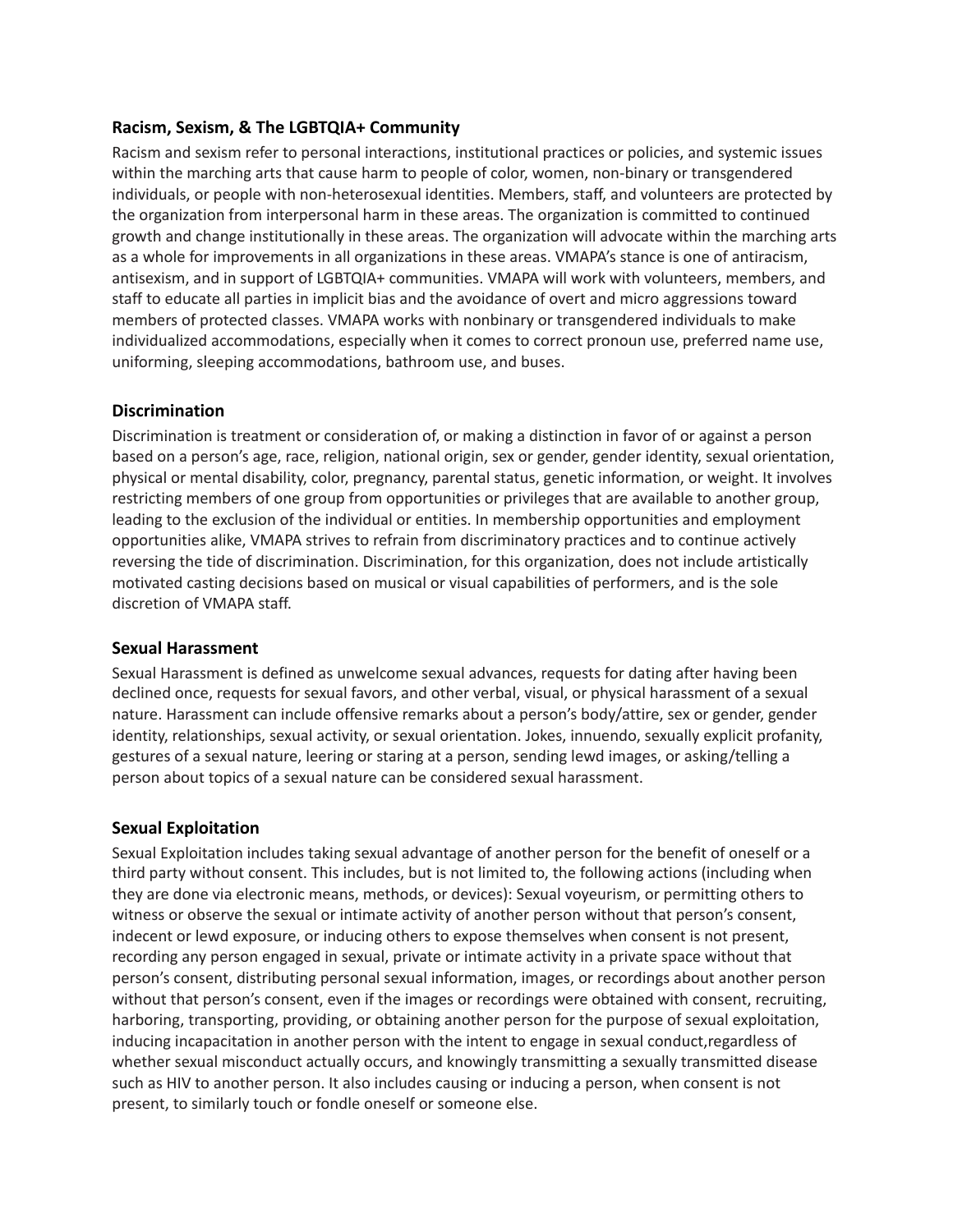# <span id="page-8-0"></span>**Sexual Assault**

Sexual Assault includes physical sexual acts perpetrated against a person's will or where a person is incapable of giving consent because of their temporary or permanent mental or physical incapacity, because they are below the minimum age of consent, or because they are incapacitated due to the use of drugs and/or alcohol. Sexual assault includes non-consensual sexual penetration or sexual contact, or such contact with an individual that is under the age of consent.

Sexual penetration without consent: Any penetration of the sex organs or anus of another person when consent is not present; any penetration of the mouth of another person with a sex organ when consent is not present; or performing oral sex on another person when consent is not present. This includes penetration or intrusion, however slight, of the sex organs or anus of another person by an object or any part of the body.

Sexual contact without consent: Knowingly touching or fondling a person's genitals, breasts, thighs, groin, or buttocks, or knowingly touching a person with one's own genitals, breasts, or buttocks, when consent is not present. This includes contact done directly or indirectly through clothing, bodily fluids, or with an object. It also includes causing or inducing a person, when consent is not present, to similarly touch or fondle oneself or someone else.

# <span id="page-8-1"></span>**Grooming**

Grooming is defined as establishing an emotional connection and trust with a person, and sometimes with their friends and/or family, to lower their inhibitions for the purpose of sexual abuse. Grooming can include communicating with the person outside of the scope or the nature of the professional relationship (student/staff or supervisor/direct report) or via channels not approved by VMAPA including but not limited to: 1:1 texting, 1:1 phone calls, 1:1 direct messaging on social media, or being physically alone with the person and having discussions that are not related to instruction or collaboration on a shared project, and instead blur the lines between personal and professional boundaries. VMAPA provides all staff with Slack and official SCV email addresses for the purpose of communications. More information on Grooming can be found [here](https://www.psychologytoday.com/us/blog/protecting-children-sexual-abuse/202010/how-recognize-the-sexual-grooming-minor), though grooming is not limited to minors.

# <span id="page-8-2"></span>**Stalking**

Stalking is defined as engaging in a course of conduct directed at a specific person that would cause a reasonable person to (A) fear for their safety or the safety of others; (B) suffer substantial emotional distress, or (C) a course of conduct that violates a specific person's request for personal distance or space. Stalking includes conduct that occurs via electronic communications, including social media (i.e., cyberstalking.) If a person asks another individual to cease contact with them, that request should be respected.

# <span id="page-8-3"></span>**Fraternization**

VMAPA strictly prohibits romantic or intimate relationships of any kind between adult members and minor members. Romantic or intimate relationships between all volunteers/staff with members of any age are also strictly prohibited. VMAPA recommends a disclosure of relationships among staff to HR, especially in the case of a staff member and their direct supervisor that is consensual. Staff members in a relationship should have no influence on the employment status, compensation, investigation, or promotion of their partner.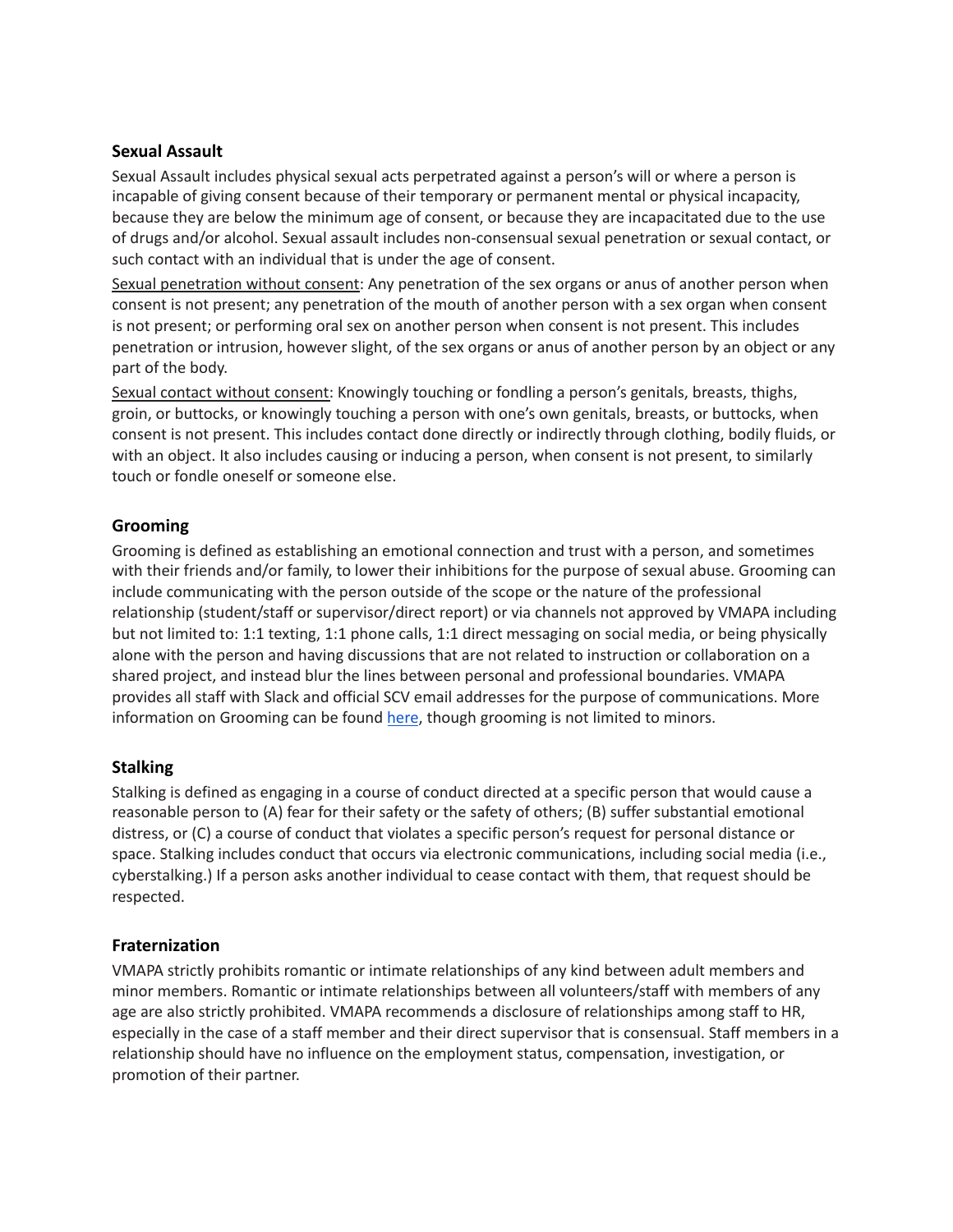#### **Media Misuse And Misrepresentation**

All members, staff, and volunteers are expected to represent VMAPA positively through media, and are expected to refrain from misrepresentation of themselves in official capacities. We expect that our sponsors, vendors, and partners will be treated respectfully. We will not engage in derogatory treatment of others within the VMAPA organization, other corps, or VMAPA. We will not use VMAPA's logos or images without authorization. We will not share information that has not yet been made public outside of our organization. We will refrain from sharing copyrighted material. We will utilize equipment provided by VMAPA for work purposes only. Inappropriate electronic messages are not tolerated. We commit to thinking before we post or message.

# <span id="page-9-0"></span>**False Reporting**

In any situation where a person is reporting in good faith, whistleblower protection and protection from retaliation are applicable. If it is discovered through the investigation process that a person provided a false report with intention to mislead the organization, this will be considered prohibited behavior and be subject to disciplinary action.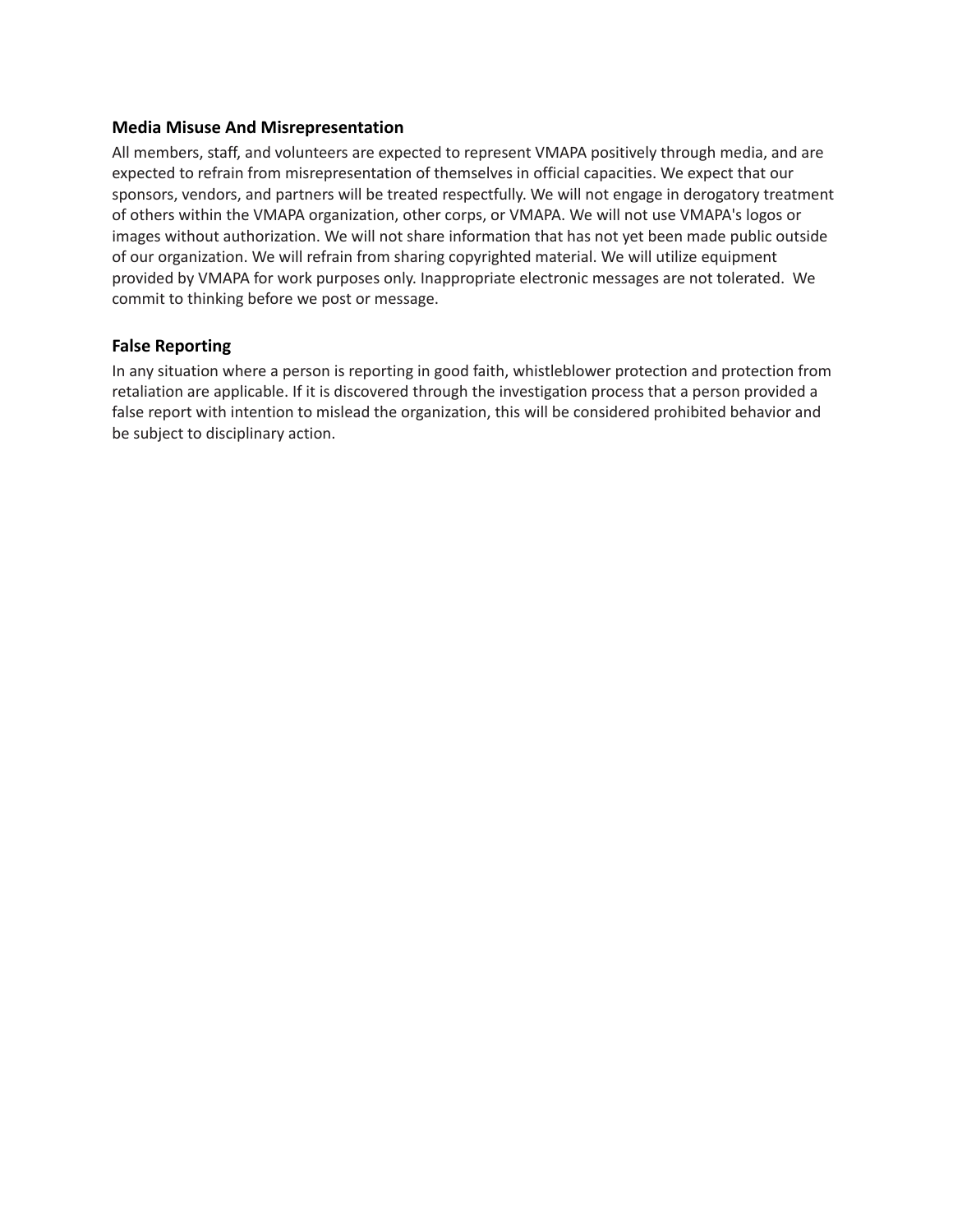# **SECTION III: PREVENTATIVE STRATEGIES & RECOURSE FOR PERSONAL HARM**

# **Reporting Concerns with Prohibited Behaviors or Code of Conduct Violations**

Reporting prohibited behaviors in real time can help us protect everyone within our organization. While we recognize the need for anonymity in some cases when reporting, we strongly encourage reports that contain contact information (even of a 3rd party) so that the investigative team can ask important follow up questions and report back to you on our findings and actions taken. If you hear, see, or experience something, say something.

Reports can be shared to the A corps director ([rca@scvanguard.org\)](mailto:rca@scvanguard.org), to the Cadet Corps director [\(rbretado@scvanguard.org](mailto:rbretado@scvanguard.org)), Human Resources ([hr@scvanguard.org](mailto:hr@scvanguard.org)), the executive director [\(jvanwert@scvanguard.org\)](mailto:jvanwert@scvanguard.org).

If you have information or reason to believe VMAPA is violating a state or federal statute, or violating or not complying with a state or federal rule or regulation, we encourage you to report it immediately by contacting a member of management or through our whistleblower submission at: <https://www.scvanguard.org/scv-whistleblower-policy/>.

A whistleblower is an employee who discloses information to a government or law enforcement agency where the employee has reasonable cause to believe that the information discloses: a violation of a state or federal statute; a violation or noncompliance with a state or federal rule or regulation; or with reference to the employee's safety or health, the information discloses unsafe working conditions or work practices in the employee's employment or place of employment.

# **Defining Consent**

Understanding consent is a critical factor in maintaining safety. Consent must be informed, freely given, and mutually understood. Consent requires an affirmative act or statement by each participant. Consent is not passive.

- If coercion, intimidation, threats, or physical force are used, there is no consent
- If a person is mentally or physically incapacitated or impaired by alcohol or drugs such that the person cannot understand the fact, nature, or extent of the sexual situation, there is no consent. Warning signs of when a person may be incapacitated due to drug and/or alcohol use include: slurred speech, falling down, passing out, and vomiting
- If a person is asleep or unconscious, there is no consent
- If a person is below the minimum age of consent in the applicable jurisdiction, there cannot be consent.
- Consent to one form of sexual activity does not imply consent to other forms of sexual activity
- Consent can be withdrawn at any time and for any or no reason. A person who initially consents to sexual activity is deemed not to have consented to any sexual activity that occurs after they withdraw consent
- Simply being in a romantic relationship with someone does not grant or imply consent to any form of sexual activity
- Effective consent cannot exist when there is a disparity in power between the parties (e.g instructor/performer or supervisor/direct report)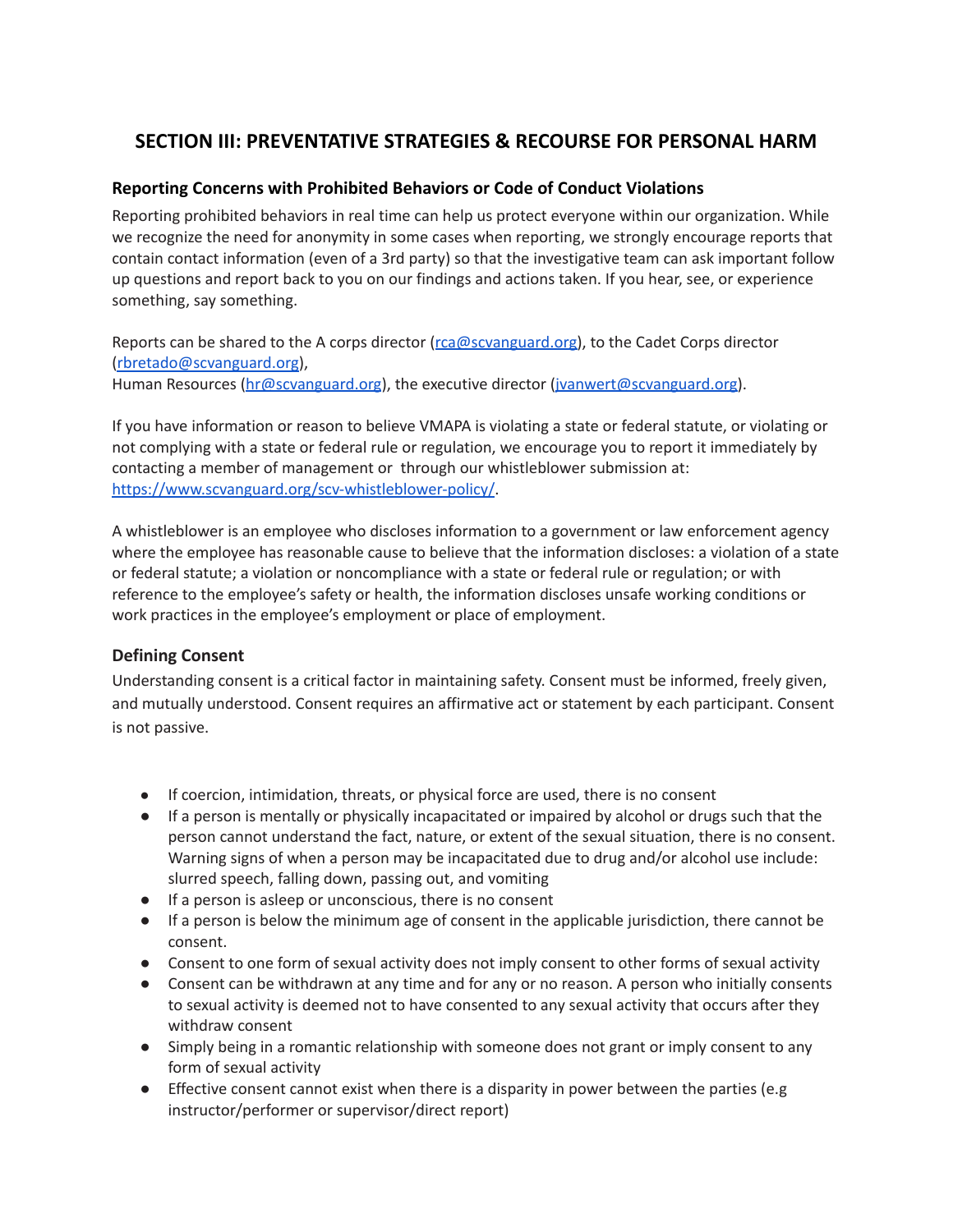# **Mandated Reporting**

Many individuals on the VMAPA staff are mandated reporters, including those on the health & wellness team as well as those holding licensure to teach at the K-12 level. A mandated reporter is required to call the police in the city where the incident occurred immediately or as soon as is practicable if they have reason to believe that abuse or neglect of a minor has occurred, and to turn in a written report to the police in the city where the incident occurred within 48 hours.

[This](https://www.childwelfare.gov/pubs/reslist/tollfree/) list provides access to many toll-free hotlines to call in the event that a minor is endangered.

Outside the scope of the law, VMAPA considers it essential to everyone's safety that all staff, volunteers, and members report known or suspected engagement in prohibited behaviors. If a member, volunteer, or staff member is experiencing prohibited behavior from anyone within VMAPA, requests for confidentiality cannot be honored and a report should be given to the Corps Director, Executive Director, HR, and Board President barring that the report being made is about one of those parties, in which case that party can be excluded. During meetings with student leadership, regular reminders to report prohibited behavior will be given and documented.

# **Intervention & De-escalation**

All individuals within VMAPA will undergo training on bystander intervention and de-escalation in order to interrupt and prevent harm that is witnessed. It is the responsibility of volunteers, employees, and performing members to make efforts to reduce tension in interpersonal episodes of conflict or challenge.

# **Confidentiality**

It is essential that all staff and volunteers respect the privacy and confidentiality of VMAPA members. Refrain from sharing protected personal information (medical, psychological, familial, disciplinary, or otherwise) privately or publicly. Any personal information regarding members that you are in possession of or become aware of should be carefully protected.

#### <span id="page-11-0"></span>**Whistleblower Protection**

VMAPA protects those who voluntarily disclose information about illegal activity, and including individuals violating the code of conduct or prohibited behaviors set forth in the personnel manual. This means protecting their membership or employment status, as well as protecting them from retaliation and/or harassment as a result of their disclosure.

# <span id="page-11-1"></span>**Background Checks**

Anyone involved with VMAPA beyond the age of 18 must have a clear background check in order to participate in the organization as a member, staff member, or volunteer. This check includes a review of any pending criminal and traffic charges or convictions. Member contracts, staff contracts, or volunteer eligibility will be denied if there is a conviction record and/or pending charges are related to the ability to safely and effectively work with staff and students and be a good role model to members. The results of these background checks are shared with the Corps Director and VMAPA Board of Directors if needed. These parties have the authority to deny anyone participation with VMAPA based on the outcome of the background investigation. These background checks will be completed yearly. Background checks will be performed at the expense of the member, and provided at the expense of VMAPA to staff & volunteers.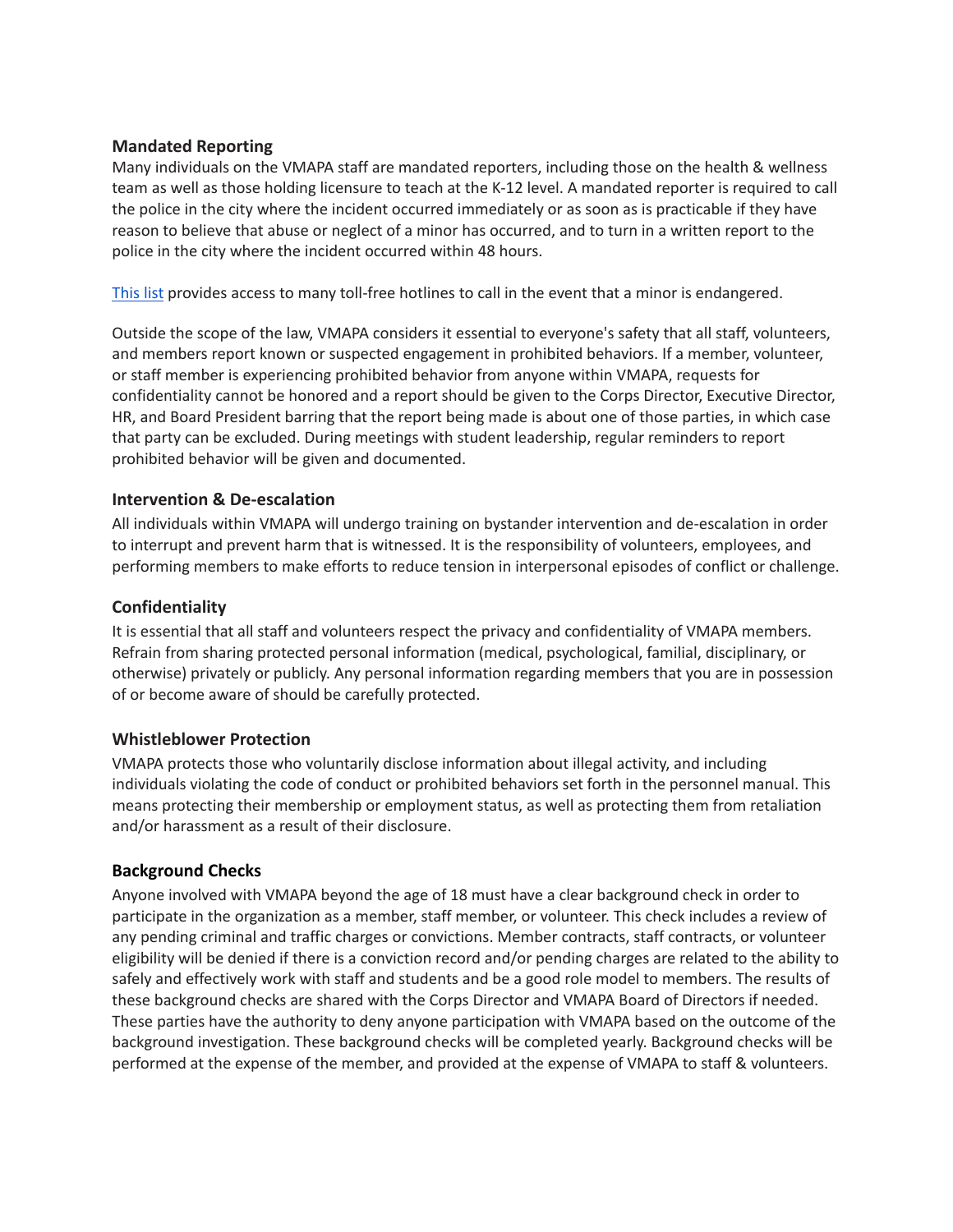# <span id="page-12-0"></span>**2:1 Ratios**

All staff & volunteers serving VMAPA are expected to keep a 2:1 ratio at all times for the protection of members and staff or volunteers alike. This means that there can be 2 members and 1 staff or volunteer, or 2 staff or volunteers and 1 member, but never 1 member and 1 staff or volunteer alone together. This applies to electronic communications unless the official Slack (SCV), Band App (SCVC), or Email accounts are utilized.

# **Investigation Procedure**

The Investigation Committee (IC) consists of the VMAPA board president, human resources, the executive director, and the corps director for either or both corps. When a conflict of interest arises (when the investigation involves one of these parties as a claimant, respondent, or witness or when the investigation involves someone that they have a relationship with beyond VMAPA) for any of the parties on the Investigation Committee, they shall not participate in the investigation and should instead receive the final report with any sensitive information redacted after its conclusion. For investigations involving staff the investigations involving members . Our practice of interviewing involves an interviewer and a witness/note taker.

VMAPA believes that claimants and respondents should be involved and informed throughout the investigation process to the extent that is possible without violating employment law if a report involves a staff member. VMAPA also believes in respecting requests for anonymity as much as possible without hindering the thoroughness of an investigation or its outcome, or not receive the final report at all if it is determined that their knowledge is not necessary for the completion of their work.

- STEP 1: A complaint is received
- STEP 2: It is determined whether or not parents of a minor, law enforcement, child protective services, DCI, or any other authorities need to be notified immediately. The IC will simultaneously continue the internal investigation unless advised otherwise by any other authority.
- STEP 3: The Investigation Committee (IC) determines if any of their members need to step aside for this investigation and reviews this training [document](https://drive.google.com/file/d/1DghO8_xSCNXLu_HqYV8-ERCtxHUu8mjb/view?ts=61e6f3a9) as a guide for the investigation process
- STEP 4: The level of urgency for the investigation is determined (Tier 1: As immediately as possible, Tier 2: Within 1 week, Tier 3: Within 1 month, Tier 4: An investigation is not necessary)
- STEP 5: The IC gathers any documentation regarding policies in the area of the complaint, contact information as needed, documents available, etc. and begins a report document.
- STEP 6: It is determined if a suspension is necessary during the investigation process
- STEP 7: Question sets are developed by the IC for the claimant and respondent
- STEP 8: The IC interviews the claimant (if the report is not anonymous) and adds findings to the report document
- STEP 9: The IC interviews the respondent and adds findings to the report document
- STEP 10: The IC develops question sets for witnesses and interviews witnesses suggested by the claimant or respondent and adds findings to the report document
- STEP 11: Any final evidence is gathered and added to the report document
- STEP 12: The report document is reviewed by the IC and findings and recommendations are added
- STEP 13: Wherever possible, complainants (if the report is not anonymous) and respondents will be made aware that the investigation has concluded and will be made aware of the findings and recommendations of the report, redacting information that cannot be shared
- STEP 14: Should new evidence become available, the claimant or respondent is encouraged to reach out to the IC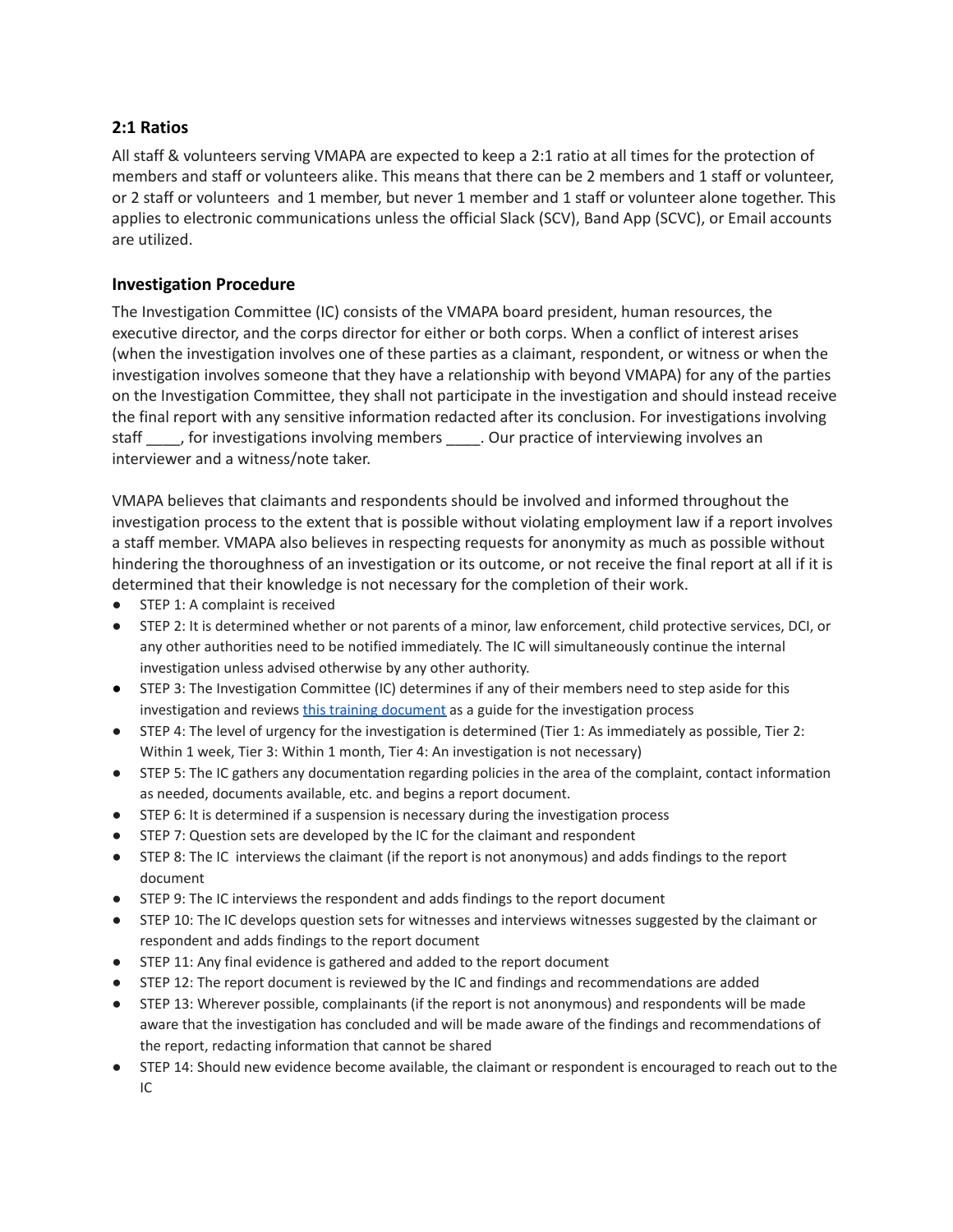# **SECTION IV: PROGRAM INFORMATION**

# <span id="page-13-1"></span><span id="page-13-0"></span>**Health, Safety, & Wellness**

VMAPA hires a team of health & wellness experts to ensure member health, safety, & wellness during auditions, rehearsal camps, and on tour. This team consists of individuals with varied expertise, and is bolstered by connections to consultants with individualized areas of specialty.

The health & wellness team is responsible for creating & executing policy the following areas:

- Creating, collecting, maintaining, & protecting medical records
- Maintaining medical supplies & inventory
- Illness (Prevention, identification, supervision of care, communicating with members, parents of minors, instructional staff & administration)
- Injury (Prevention, identification, supervision of care, communicating with members, parents of minors, instructional staff & administration)
- Mental health (Preventative care strategies, acute care in crisis, and communicating with members, parents of minors, instructional staff & administration)
- Rehearsal Safety (Weather conditions, hydration
- Determinations of eligibility and parameters for participation in rehearsal or performances for members

#### [Concussion](https://docs.google.com/document/d/1jpXQACFIhkJWT52fZ7Qn70k2Fg4XPxH6oM5usz8TTBU/edit?usp=sharing) Protocol [Weather](https://drive.google.com/file/d/14kva1IGH3TPHp6peX2W_Ka8C6IWYgV0X/view?usp=sharing) Protocol

VMAPA has COVID-19 mitigation measures in place for audition, callback, & [rehearsal](https://docs.google.com/document/d/1a-_eoP_jr9ks4OFWS4knhkTrL8pQHECXot1BvcH8xDE/edit?usp=sharing) camps as well as on [tour](https://docs.google.com/document/d/1Qta5RNwA18UvBpWWXDZDdhhY9ciu6epUb_O0ZvYvdjQ/edit?usp=sharing). These are living documents, updated whenever new best practices or better information becomes available.

Members: Please do not self-administer or share medications with others. Our Health & Wellness team would like to document any issue of pain, headache, etc that you are experiencing and would like to help ensure that members are using medications properly, both Over The Counter (OTC) and prescription. Staff or volunteers should not administer medications to members unless they are part of the health & wellness team.

Mental Health First Aid information can be located [here.](https://www.therecoveryvillage.com/mental-health/first-aid/suicidal-thoughts/)

# <span id="page-13-2"></span>**Food Service**

SCV has a head chef and an assistant chef, and works with nutrition consultants to ensure that member nutrition needs are met. All individuals working on Amana will have received ServSafe certification, ensuring proper attention to mitigating the spread of disease or encountering allergens for everyone served at Amana. SCVC has volunteer food preparation staff that are ServSafe certified. Water jug refills should happen at every meal break with the filtered water filling station provided, and back up water stations will be provided as needed. Member water jugs will be uniform in size and appearance (1 gallon, red, with the corps logo) and will be purchased by members from the corps, then sanitized regularly during the season with sanitizing stations provided by the corps. Please do not use your water jug as a chair, for sanitary reasons. If an individual has dietary restrictions or allergens, those can be reported via this [form](https://docs.google.com/forms/d/1SG1FplorffVW9frbIkPQeNlr1fZsIGr3eQZPYLzC-p8/edit?usp=drive_web). Everyone should wash their hands with soap and water for 30 seconds before eating and limit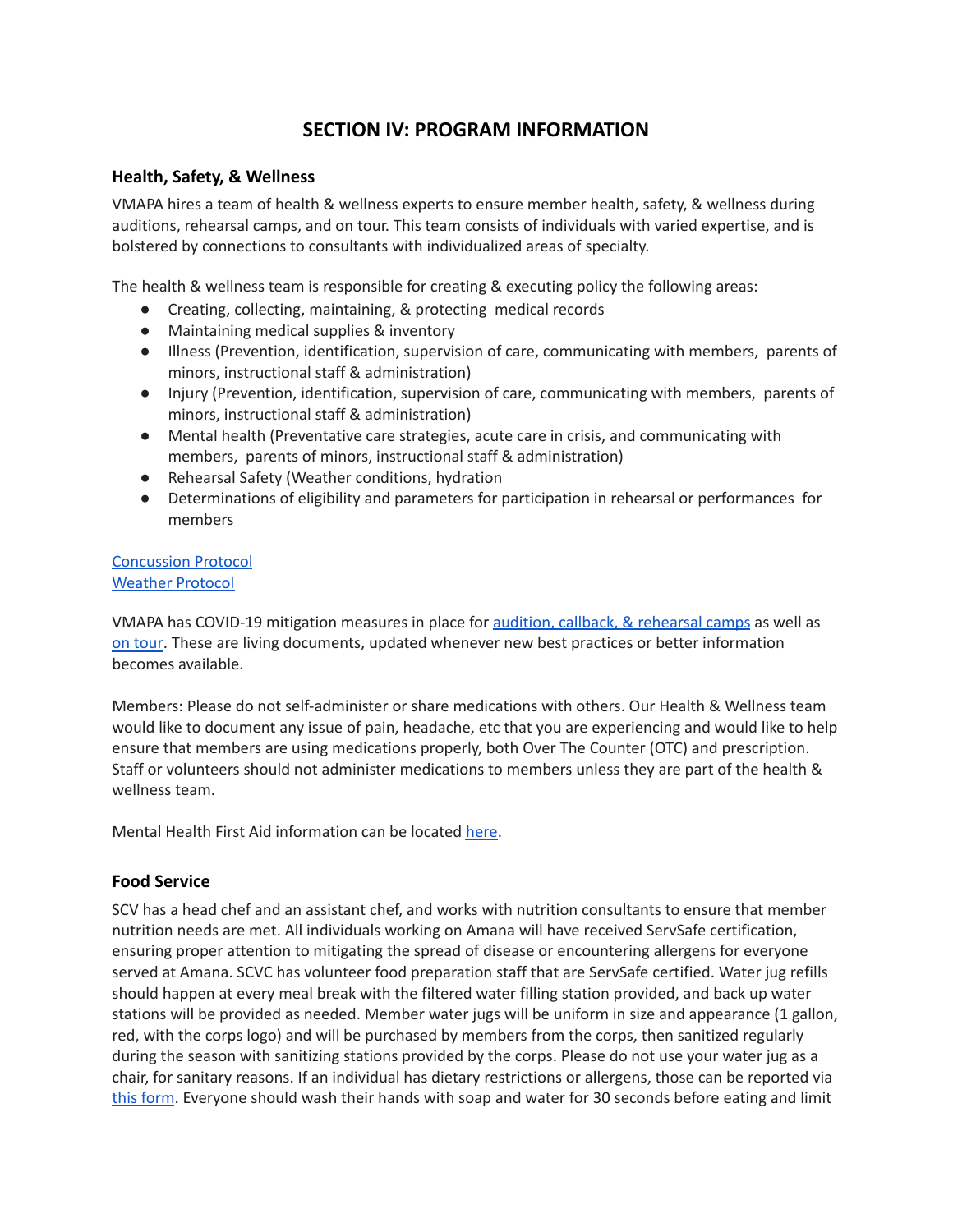what is touched from that point until eating, and members should not be on their phones in line for food service. Shirts are required while in line for food and while eating.

Seconds will be served 40 minutes into the meal break, and meal service will end 50 minutes into the meal break.

Members should not use caffeine on tour due to dehydration and crashes that follow stimulants leaving your system. The coffee provided at the food truck is for staff and volunteers only.

# <span id="page-14-0"></span>**Accommodations**

Over the course of a season at Vanguard, participants will encounter different types of accommodations. Our primary types of accommodations are gymnasiums, buses, and dormitories. Vanguard provides separate accommodations for minors, adult members, and staff/volunteers regardless of the accommodation type. Vanguard also provides separate showering times for minors, adult members, and staff/volunteers with special accomodations for non-binary members via communication with the corps director regardless of the accommodation type.

# Non-EPL (Eat/Pack/Load) shower schedules are as follows:

Members can use locker room facilities during snack and breakfast only. Please do not enter the locker rooms for any purpose outside of these times if you are a member. During these 2 specified meal breaks, the first 15 minutes will be reserved for minor members, minutes 15-45 will be reserved for adult members, and the last 15 minutes will be reserved for special accomodations. Staff and volunteers may use showers any time outside of lunch, snack, and breakfast meal breaks.

> 0-15m: Minor showers 15-45m: Adult member showers 45m-1h: Special accommodations showers

Vanguard Cadets members can use locker room facilities during snack only. Please do not enter these facilities outside of the designated time if you are a member. The first 30 minutes are reserved for members under 18, the next 30 minutes for members over 18, then the last 30 minutes are reserved for special accommodations only. We recommend that members eat within the first hour of snack, so that it helps the food crew pack up on time. Staff and volunteers may use the showers any time outside of all meal breaks.

> 0-30m: Under 18yrs Showers 30-60m: Over 18yrs showers 60-90m: Special Accommodations Shower

#### EPL for SCV

0-20m minutes of EPL (20m): Special accommodations showers / Minors eat / Adults members load 20m-40m minutes of EPL (20m): Minor showers / Adult members & special accomodations eat 40m-1h10m minutes of EPL (30m): Adult member showers / Staff & front ensemble eats / Food service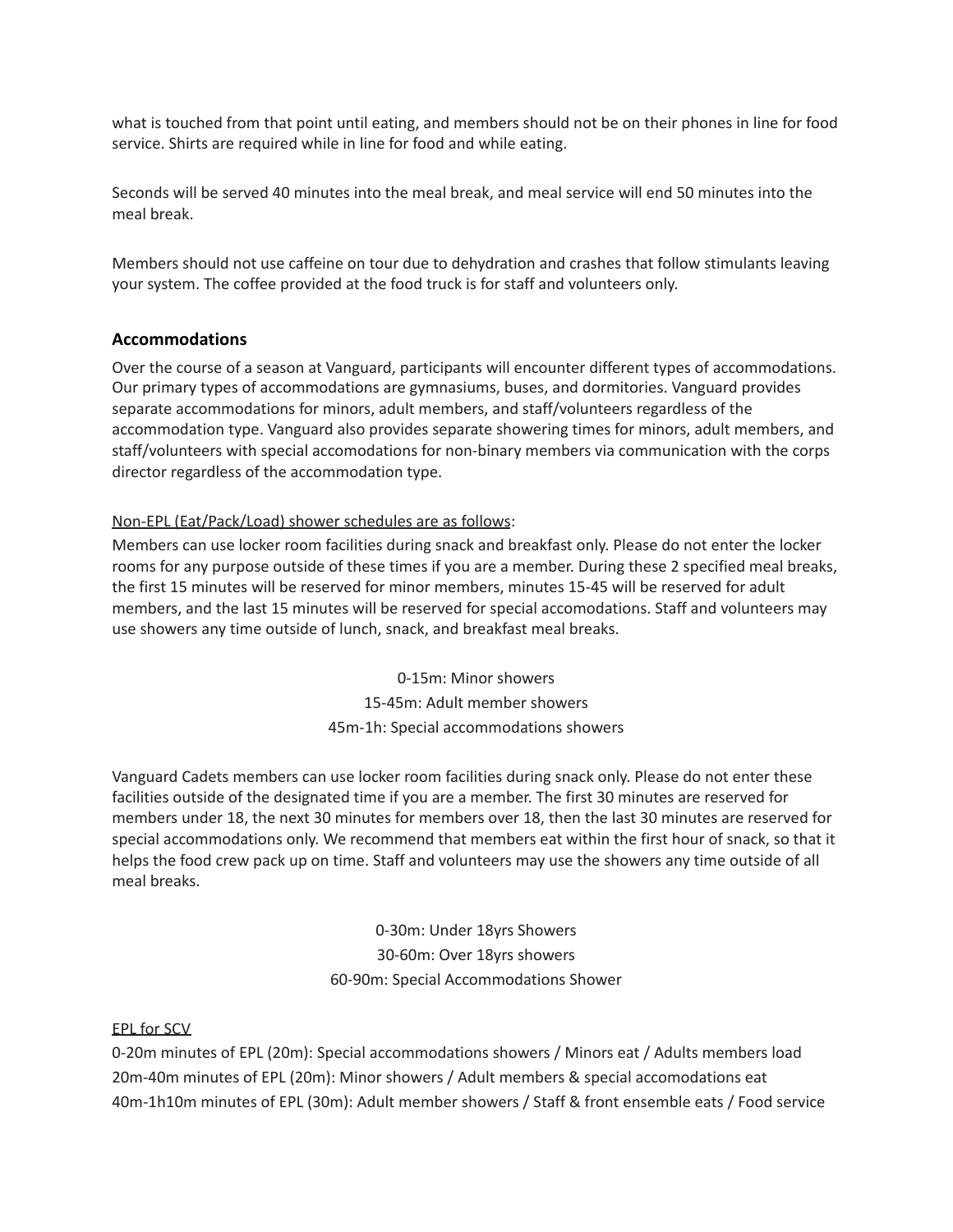ends @ 1 hr mark 1h10m-1h30m minutes of EPL (20m): Front ensemble showers 1h30m-2h minutes of EPL (30m): Staff/Volunteer showers

# EPL for SCVC

0-20m minutes of EPL (20m): Staff showers / All members load 20-40m minutes of EPL (20m): Over 18 shower / Under 18 Members and special accommodations eat 40-1h10m minutes of EPL (30m): Under 18 members shower / Over 18 and staff eat / Food service ends @ 1 hr mark 1h10m-1h30m minutes of EPL (20m): Special accommodations shower 1h30m-2h minutes of EPL (30m): Any extra staff or volunteers shower

Housing: Vanguard buses are a common sleeping area and should be kept clean and tidy, with routine bus cleanings scheduled. We do not hang things in the windows of our vehicles other than corps signage. Sleeping in the middle aisle is prohibited due to it being a safety hazard. We do not use the bathrooms on member buses, and will plan stops for bathroom accessibility. Please contact your bus admin in the event of an emergency stop request being needed.

Please do not roll suitcases on gym floors, and only twin sized (or smaller) air mattresses are allowed. Cots are not permitted as they can damage gym floors. Please do not hang towels from basketball hoops, fire alarms, or other potentially fragile equipment. Please do not eat or drink (except for water) inside of the gym.

It is our goal to leave every housing facility better than we found it. Members should clean up after themselves and others, complete all assigned cleaning tasks, assist others with their cleaning tasks, and report any incident with a housing facility to the corps admin immediately so that we can preemptively find a solution rather than having the housing site discover damage or other issues after we depart.

Please put food waste in the garbage cans provided at Amana only, and be respectful of custodial and admin staff by not overfilling any garbage can. If there is a garbage can that is full, please work with the admin team or food crew in coordinating where to leave full bags, then replace the can with a new bag. If there is a garbage can that is not full, please do not remove it to conserve garbage bags.

Close Contact: For SCV, rather than adhering to the gender binary for sleeping accomodations in gymnasiums or on buses, Vanguard asks that members refrain from sitting on the bus with anyone that they would interact with romantically and from sleeping within arms reach of ANY other member in a gymnasium. For SCVC, the gym will be split by both minors and adults as well as gender identification. Members are asked to immediately report abuse of this policy or concerns with sleeping arrangements for themselves or others. Chaperones will be present on each bus, and complete regular checks for behavior outside of the code of conduct. Members are not permitted to sleep 2 to one bed, or to move beds together to sleep next to each other. On the buses, minor members should be seated only with other minors, and minors will be seated nearest to chaperones.

Privacy: The use of cell phones is prohibited in locker rooms for any member at any time. Please take this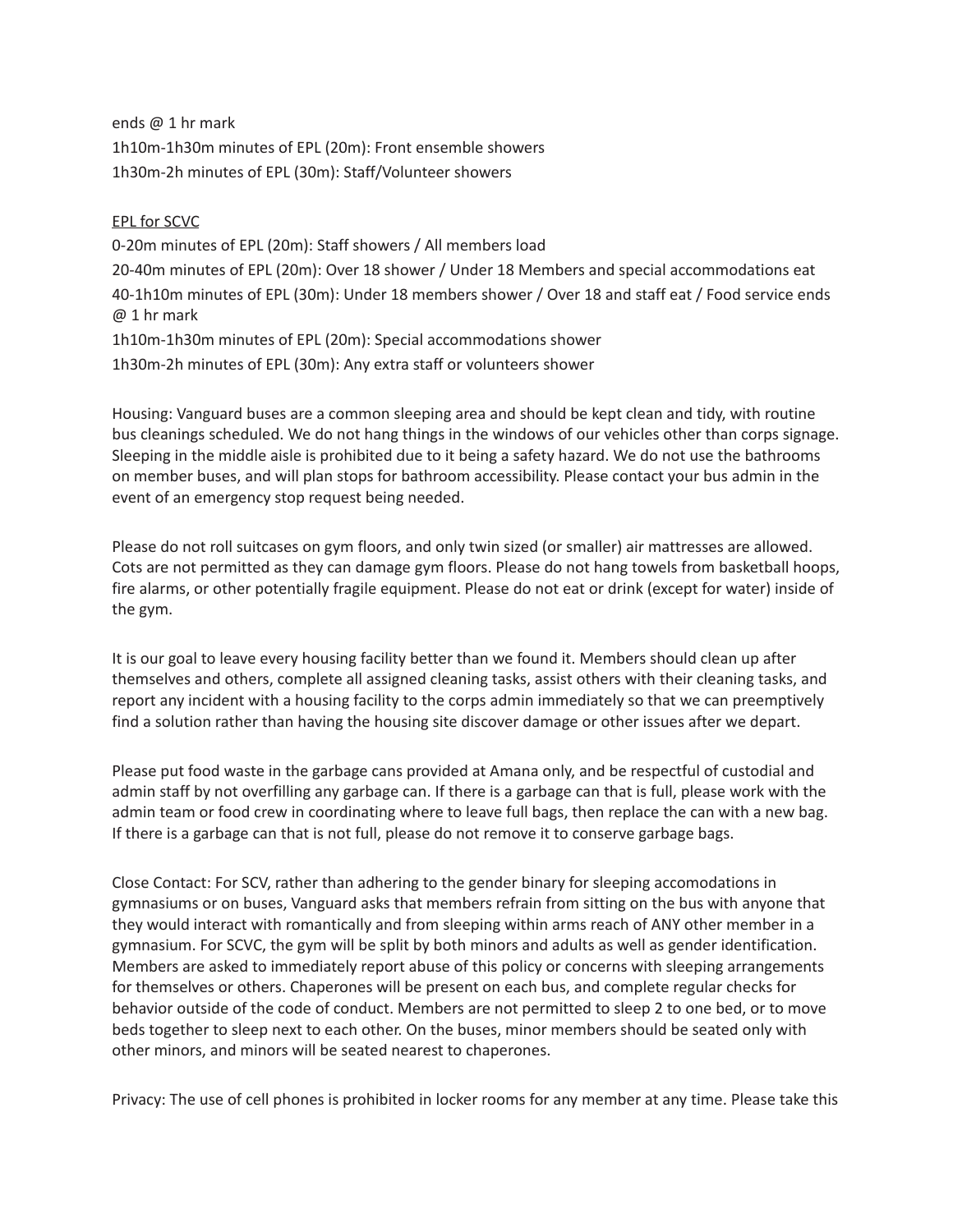opportunity to charge your device. Nudity is not acceptable anywhere but in locker rooms or within stalls of restrooms. Please wear shoes at all times outside of the gym.

Security: It is essential that all members remain on campus unless the corps is on an excursion together. Members should not venture into areas of facilities that are not part of our schedule, and should remain in gymnasiums or dormitory rooms with the exception of using the restroom during sleeping hours.

Rest: Members should not set alarms during sleeping hours, as Drum Majors will wake the corps up in the morning. In order to allow others to sleep, your phone should be silent during sleeping hours and your brightness should be turned down. If there is a reason that you need to be awake after lights out, please communicate with the corps director.

It is expected that all members are in their beds at the time of lights out and that members are silent at this time.

Drumming, horn playing, and spinning are not allowed in the sleeping area from the beginning of snack until lights out, and drumming is not allowed on any surfaces of the school, dorm, or bus. Please use pads or drums only. For SCVC, there is no playing/spinning in the gym at any time.

Our recommended packing lists can be found at [this](https://docs.google.com/document/d/19tL99_PFl6JCu5K2I4KfCk8F9LNlm6Hu7xqRO1Sy-oE/edit?usp=sharing) link. Occasionally throughout the season there will be opportunities for laundry, shopping, or mail drops. That information can be found at this link.

#### <span id="page-16-0"></span>**Prospective Member Specifics**

To be eligible for membership in the Vanguard Cadets in 2023, all prospective members should be at least 15 years old by June 15th OR complete their freshman year of high school by June 2023 (rare exceptions may be made by corps management). You are welcome to participate in the Vanguard Cadets audition if you are currently an eighth grader with parental permission, but membership offers will be rare.

To be eligible for membership in the Santa Clara Vanguard in 2023, all prospective members should be at least 18 years old by June 1st OR complete their senior year of high school by June 2023 (rare exceptions may be made by corps management). You are welcome to participate in the Vanguard Cadets audition if you are currently an eighth grader with parental permission, but membership offers will be rare.

Please visit the audition page on the DCI [website](https://www.dci.org/auditions) and use the Age Calculator toward the bottom of the page to see if you are eligible to participate.

Audition camps will be three-day events (Friday evenings through Sunday afternoons) and will cost \$150.00.

While you are encouraged to attend our 3-day audition events, Vanguard does accept video auditions for brass and guard for the same fee as a 3-day camp. If you are interested in this option, please register and pay for the video audition "event" on MySCV and follow the instructions to pay and submit your videos. Grades will be released for video auditions after the conclusion of the event. In the event that you get a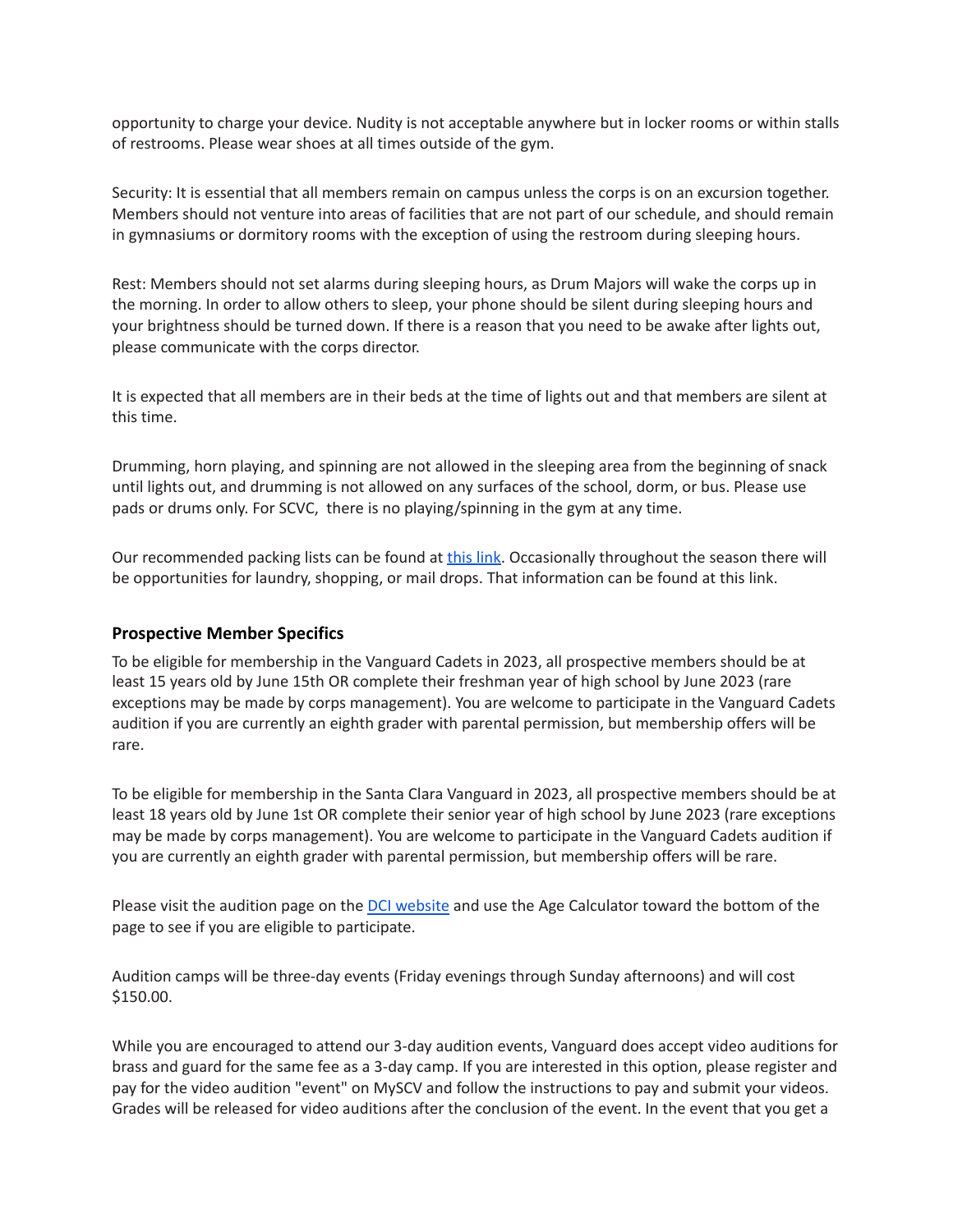callback and/or contract from your video audition, you will be expected to travel to callback camp and Spring rehearsal camps.

Vanguard's grading system during auditions is a 1, 2, or 3. A score of 1 is both a contract and a callback, a score of 2 is a callback, and a score of 3 is an invitation to try again next year if you remain eligible. Once a contract is given, it is up to the member to maintain their contract through submission of assignments, continued skill development, a commitment to pre-tour training and rehabilitation, and adherence to the code of conduct. All contracted members experience the possibility of getting a field position, an alternate position, or being released from the corps if they do not maintain these standards.

# <span id="page-17-0"></span>**Member Specifics**

Members of Vanguard programs have important responsibilities on tour in order to keep our community running smoothly. These duties can include helping with Amana, helping with set up, loading and unloading, helping with clean up, and more. These [jobs](https://docs.google.com/document/d/1iKjuIiIIVK7Zdo7s68xbSOOkiG-MKrDqGKeWvJoNY1Q/edit?usp=sharing) are most enjoyable when everyone assigned pitches in with a positive attitude, and least enjoyable when members do not contribute to their assigned duties or do so with resentment or negativity. The consequence for not completing assigned tasks can include loss of rehearsal time in order to follow through with assigned duties, being assigned supervision during downtime to ensure completion of tasks, and becoming solely responsible for a task without assistance if you've left teammates without your assistance.

Members should shower daily and wear clean clothing in order to mitigate the spread of disease and to create a more pleasant and tolerable rehearsal environment for others in your presence. Please wear clothing that is appropriate in representing Vanguard professionally with individuals that may be on site (such as teachers, principals, etc.) inside of housing facilities, during clinics and open rehearsals, and specifically colored shirts during full ensemble when requested. Be sure that your clothing is secure to your body during rehearsal in order to avoid accidental exposure. You are encouraged to wear clothing that represents our corps and our [sponsors](https://www.scvanguard.org/corporate-partners/), and should not wear clothing that represents other corps or non-sponsoring companies. Clothing should not be out of alignment with VMAPA's values and code of conduct.

When wearing a uniform or a corps jacket, it becomes even more important to consider your conduct and the way that you represent the Vanguard organization. You should not eat or drink (with the exception of water) while in uniform. If you encounter any problems with your uniform, please alert the costume manager right away and be sure to complete the [Uniform](https://docs.google.com/forms/d/e/1FAIpQLSdMO-bbEDvLFs0ufXrHvepyJUqnhFFMm5i2RDgAGGx9HF7bLg/viewform) Repair Form.

Members are expected to take careful and proper care of all VMAPA equipment and instruments. For instrument repairs, members should fill out the [Instrument](https://docs.google.com/forms/d/e/1FAIpQLSfSH_T9biERRJZj9dEPVR4psXNzfXn-nnmJ1FjxBeSshUDS4A/closedform) Repair Form and contact Gio Bastante as soon as possible.

Member leadership is selected by [application](https://docs.google.com/document/d/1UHGnEASq54F1nxLUDzxE7-xXEgGumWDGBMTwhkqo_EM/edit?usp=sharing) and is by invitation only in the guard and percussion captions, while being open to all within the brass caption.

At DCI events, wear and prominently display your DCI credentials when you are not in uniform. Do not wear others' credentials or allow others to wear your credentials unless approved by admin. Do not take pictures of your credentials. Wear your credentials around your neck on the lanyard provided by DCI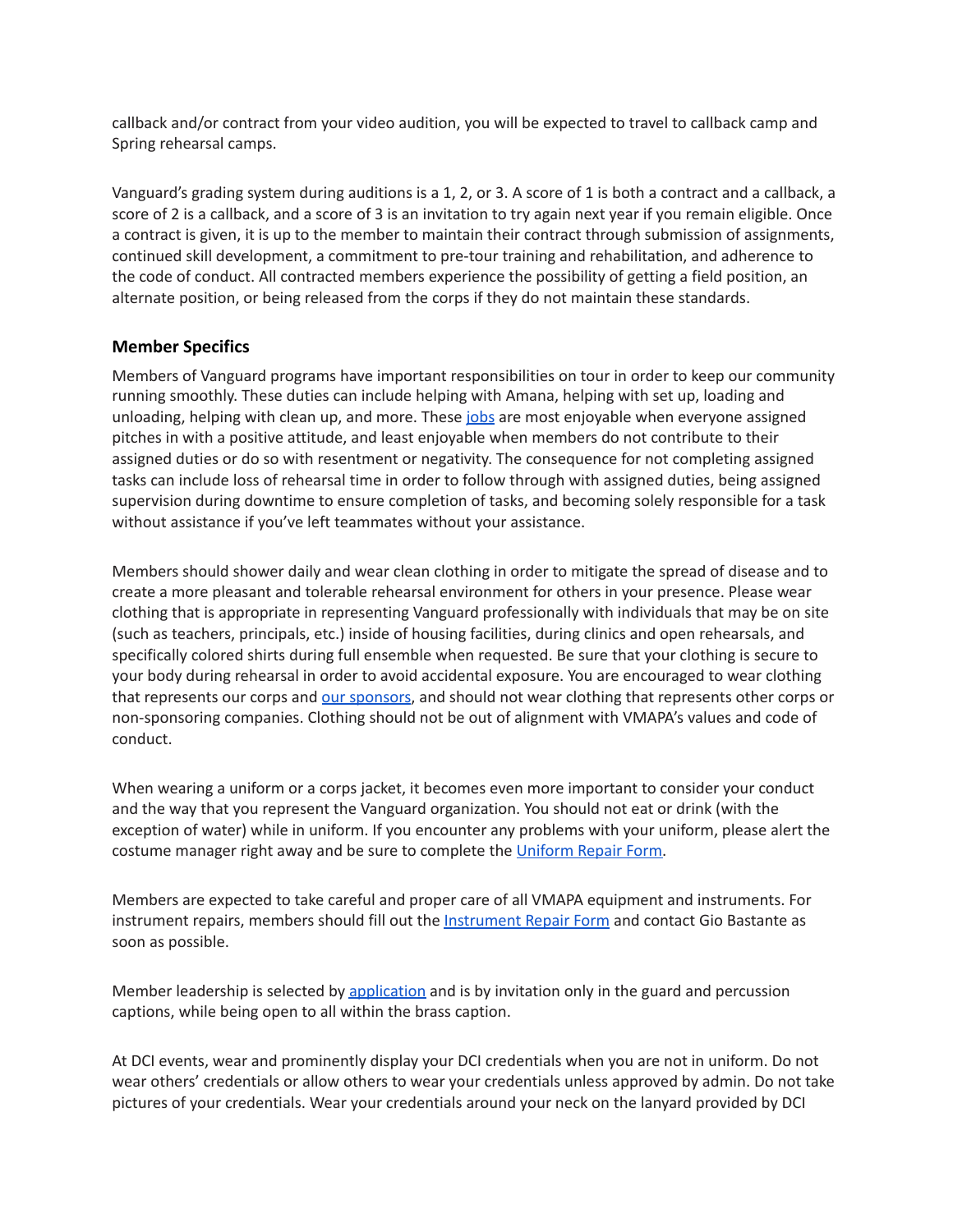[Member](https://docs.google.com/document/d/19tL99_PFl6JCu5K2I4KfCk8F9LNlm6Hu7xqRO1Sy-oE/edit?usp=sharing) Packing List

# <span id="page-18-0"></span>**Staff Specifics**

Please review the VMAPA Employee [Handbook](https://drive.google.com/file/d/18_WxmSp-PEturap9p0FifNJkfs5sy4E0/view?usp=sharing) and Staff [Packing](https://docs.google.com/document/d/1spC5-5oaE5XMS6R6UfOSUItGW1RVBQujGqb57azDnGc/edit?usp=sharing) List

- Please utilize your SCV email address for all SCV related correspondence
- Please attend assigned meetings to the best of your ability
- Please attend all full corps meetings and demonstrate attentive listening to the performing members
- Utilize the chain of command properly and refrain from crossing over into the duties of others
- Refrain from illegal substance use
- Do not engage in legal substance use school property or store legal substances inside school facilities
- If you will be seeing members again that day, or if you will be driving or returning to school property within 8 hours refrain from alcohol use
- At DCI events, wear and prominently display your DCI credentials
- Check out your credentials from admin staff when you arrive on tour, and turn them back in when you depart
- Do not wear others' credentials or allow others to wear your credentials unless approved by admin
- Wear your credentials around your neck on the lanyard provided by DCI only
- Please wear clothing that is appropriate in representing Vanguard professionally with individuals that may be on site (principals, students, teachers, etc.)
- Staff should cover torsos (chest to hips) at all times with non-transparent material
- Keep the staff buses tidy, and keep storage to your assigned spaces without creeping into the space of others or publicly shared areas
- It is not permitted to swear in the presence of members, or tell personal stories inappropriate for student/teacher boundaries
- Grievances should be presented respectfully, with a solution-oriented approach, to your supervisor
- Staff members should strive to create a positive, encouraging experience for members at all times
- Corps vehicle or admin team use should be corps related and not personal unless approved by the Corps Director

only.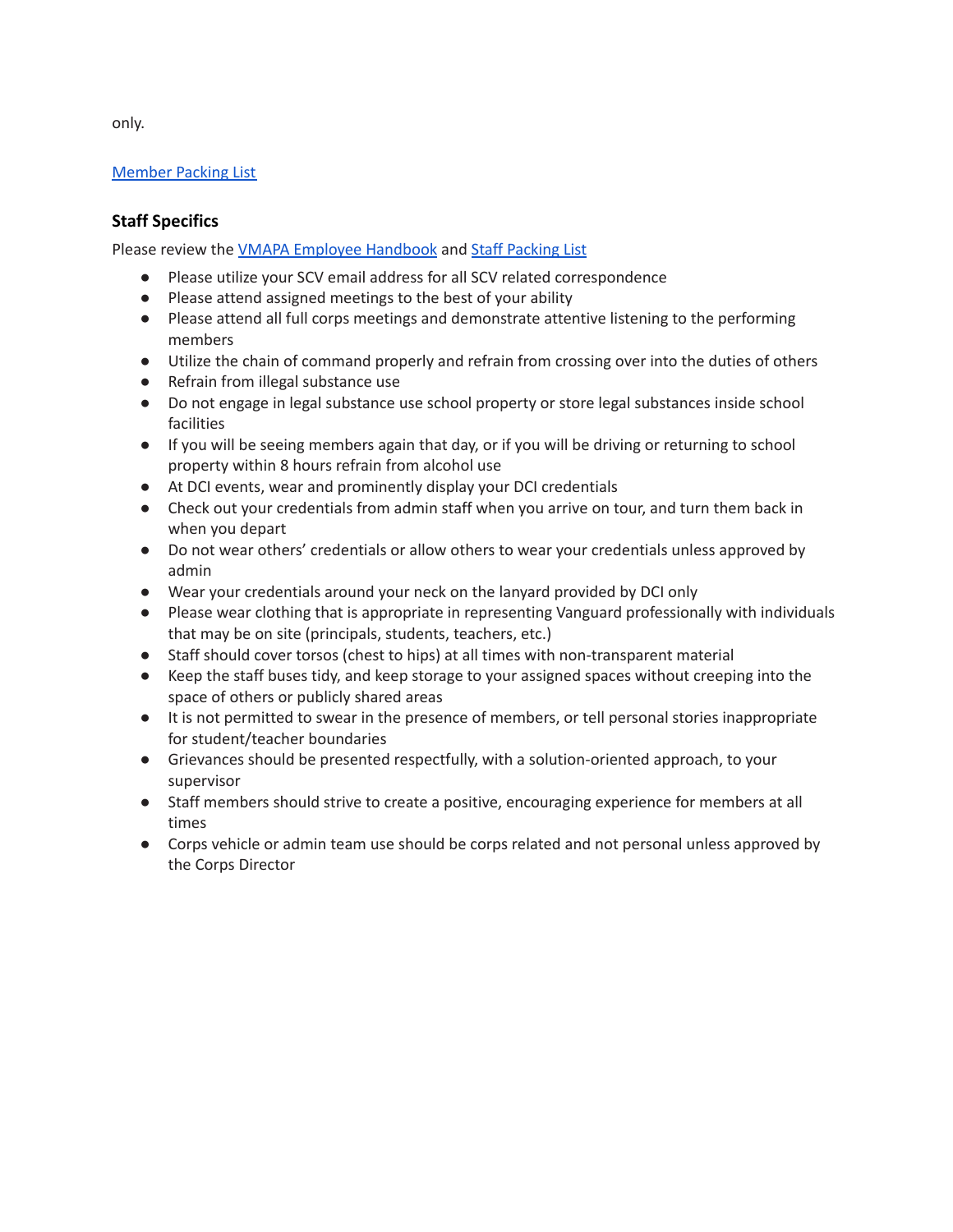# **Volunteer Specifics**

Please review the VMAPA [2021-2022](https://drive.google.com/open?id=1BKHbvesu-g9MpFZX_ZQe9e1F0epc1XiK) Complete Volunteer Handbook

#### Parent/Guardian Specifics

Parents/Guardians of members of the Vanguard and Vanguard Cadets, regardless of if the member is a minor or an adult, can create their own account on  $m\gamma$ SCV to be linked to their child. This is helpful for corps admin when needing to quickly contact a parent/guardian. Once a parent/guardian creates a mySCV account, they can go to their profile and under "Relationships," they can add the name and member number of their child and specify the relationship (child, son, daughter, granddaughter, etc). Both parties need a mySCV account and member number for this to link correctly.

SCV also has a Facebook page for current [parents/guardians](https://www.facebook.com/groups/SCVParents) of SCV members. Any parent/guardian of an SCV member can join this page by first answering the membership questions and then being approved by admin. If you have any questions please check this FAQ [page](https://docs.google.com/document/d/1TSa_K1HgYS98kV62k-xWp1Z2Nyklnmp7MvOoI0KqYuw/edit?usp=sharing) first.

Parents/guardians who are interested in volunteering with SCV and/or SCVC can visit the [Volunteering](https://www.scvanguard.org/volunteer-opportunities/) page on our website for more information.

# <span id="page-19-0"></span>**Prop Plan, Loading/Unloading, and Equipment Safety**

VMAPA implements a safety and training system and supervision during loading for the benefit and well-being of its members. This includes:

- Complying with all OSHA, USITT, and Drum Corps International rules and regulations regarding props. Including height, stability, maintenance, and instruction to the members of the handling, transportation, and storage of each specific prop.
- The proper use and implementation of appropriate PPE (Personal Protection Equipment) as the situation necessitates. These are including but not limited to; gloves, hardhats, safety goggles, close toed and non-loose fitting shoes, and or hearing protection.
- Members of the props crew will undergo training to familiarize them with the props they will be handling, and the loading and unloading procedures from the truck. This will be implemented during spring training so that they may gain knowledge and practical hands-on experience before the initial beginning of the competition season.
- Props equipment will also undergo a daily and weekly inspection. Additionally, all props will have a pre-show inspection by the props maintenance personnel proceeding each performance.
- All corps members and staff will have access to a line of communication, email, Slack, etc. to report anything concerning or suspicious to the property maintenance personnel. Reports can be made at any time and each report will be followed through with an in person inspection and will be attended to accordingly in a prompt manner.
- Lighting will be accommodated in the area which props are being loaded and unloaded anytime props crew members are working in a non-daytime environment. There will be internal lighting inside the truck for the actual loading and unloading of props. In addition, there will also be external lights to provide a safe visual area for members of the prop crew to work.